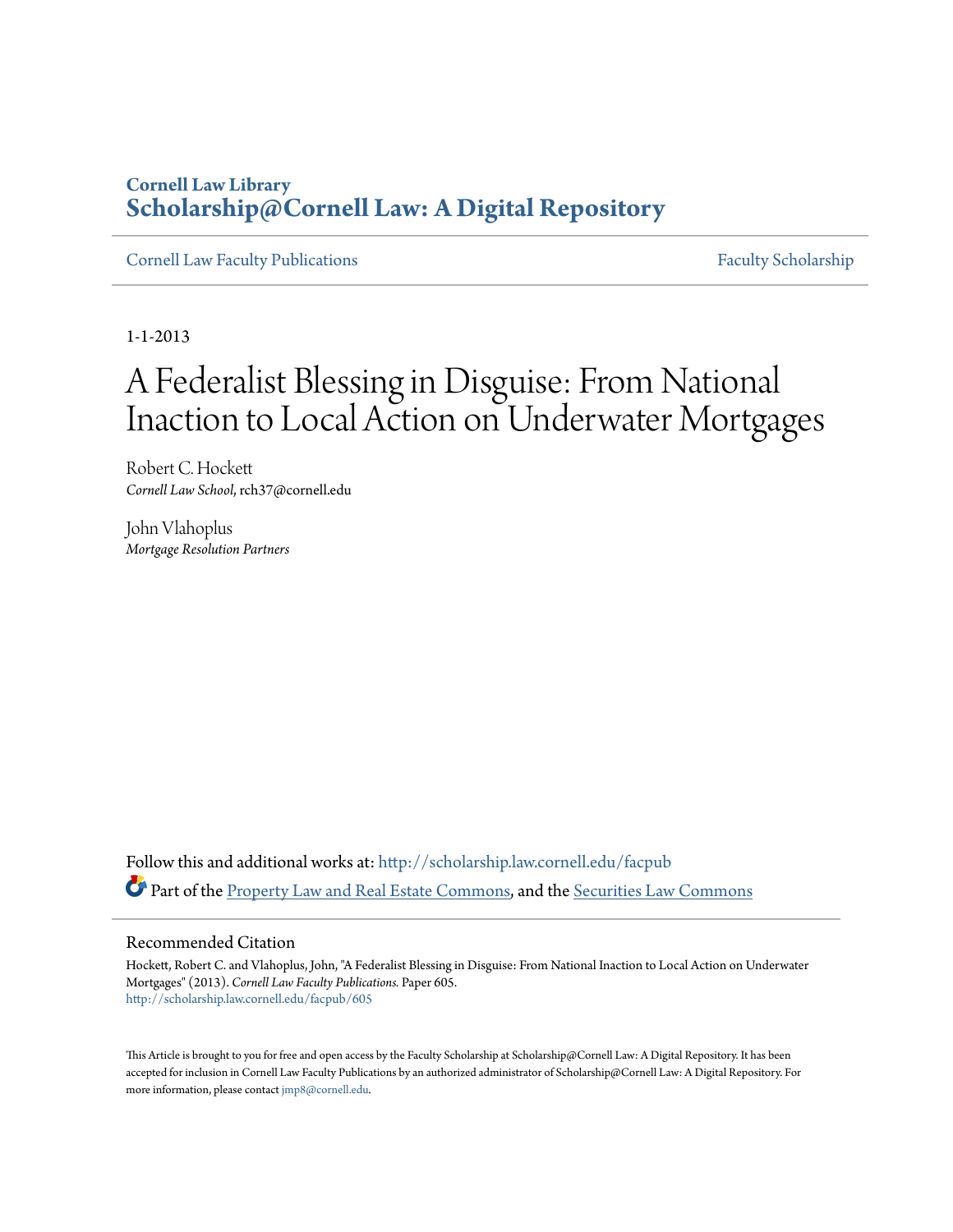# A Federalist Blessing in Disguise: From National Inaction to Local Action on Underwater Mortgages

*Robert Hockett\* & John Vlahoplus\*\**

# I. INTRODUCTION

The Great Recession that began with collapsing U.S. home prices in 2006 left American households with stunning negative home equity—an extraordinary excess of mortgage debt liabilities over home values. This debt overhang, which has remained as high as \$700 billion through the year  $2012$ ,<sup>1</sup> is the principal impediment to local and national macroeconomic recovery.2 Experts and lay people alike recognize that we must deal with the negative-equity crisis in order to repair our communities and restart our economy.3

What seems to be less widely recognized, however, is just how concentrated the crisis is both in certain geographic areas of the country and among

\*\* Founder and Chief Strategy Officer, Mortgage Resolution Partners LLC (MRP). MRP is a community advisory firm and the leading advisor to municipalities using or contemplating the use of eminent domain to purchase privately securitized mortgage loans, and is a for profit entity. The second author therefore has a direct financial interest in the outcome of the policy matters discussed in this essay.<br><sup>1</sup> Karen Dynan, Vice President & Co-Director, Econ. Studies, The Brookings Inst., Ad-

dress Before the Annual Research Conference of the Dutch Central Bank: The U.S. Household Debt Overhang (Oct. 25, 2012), *available at* http://www.brookings.edu/research/speeches/

<sup>2</sup> See generally FED. RESERVE BD., THE U.S. HOUSING MARKET: CURRENT CONDITIONS AND POLICY CONSIDERATIONS (2012), *available at* http://www.federalreserve.gov/publications/ other-reports/files/housing-white-paper-20120104.pdf; Robert Hockett, *It Takes a Village: Municipal Condemnation Proceedings and Public/Private Partnerships for Mortgage Loan Modification, Value Preservation, and Local Economic Recovery*, 18 STAN. J.L. BUS. & FIN. (forthcoming 2013) [hereinafter Hockett, *It Takes a Village*]; Robert Hockett, *Paying Paul and Robbing No One: An Eminent Domain Solution for Underwater Mortgage Debt*, 19 CUR-RENT ISSUES IN ECON. & FIN., no. 5, 2013, at 1, *available at* http://www.newyorkfed.org/ research/current\_issues/ci19-5.pdf [hereinafter Hockett, *Paying Paul*]; William C. Dudley, President & Chief Exec. Officer, Fed. Reserve Bank of N.Y., Remarks at the New Jersey Bankers Association Economic Forum in Iselin, New Jersey: Housing and the Economic Recovery (Jan. 6, 2012), *available at* http://www.newyorkfed.org/newsevents/speeches/2012/dud

<sup>3</sup> See infra Part II.D.

<sup>\*</sup> Professor of Law, Cornell University; Consulting Counsel, International Monetary Fund; Fellow, The Century Foundation. Prof. Hockett has advocated the use of eminent domain to purchase and repair troubled mortgage-related financial assets since 2008, has served as consultant to local, state, and federal instrumentalities considering such use, and has since 2012 advocated use of eminent domain for privately securitized underwater mortgage loans in parallel with the second author, his friend since both authors' tenures as Rhodes Scholars at Oxford University. Prof. Hockett also has been paid on one occasion, early in 2012, for consulting done for the second author's firm.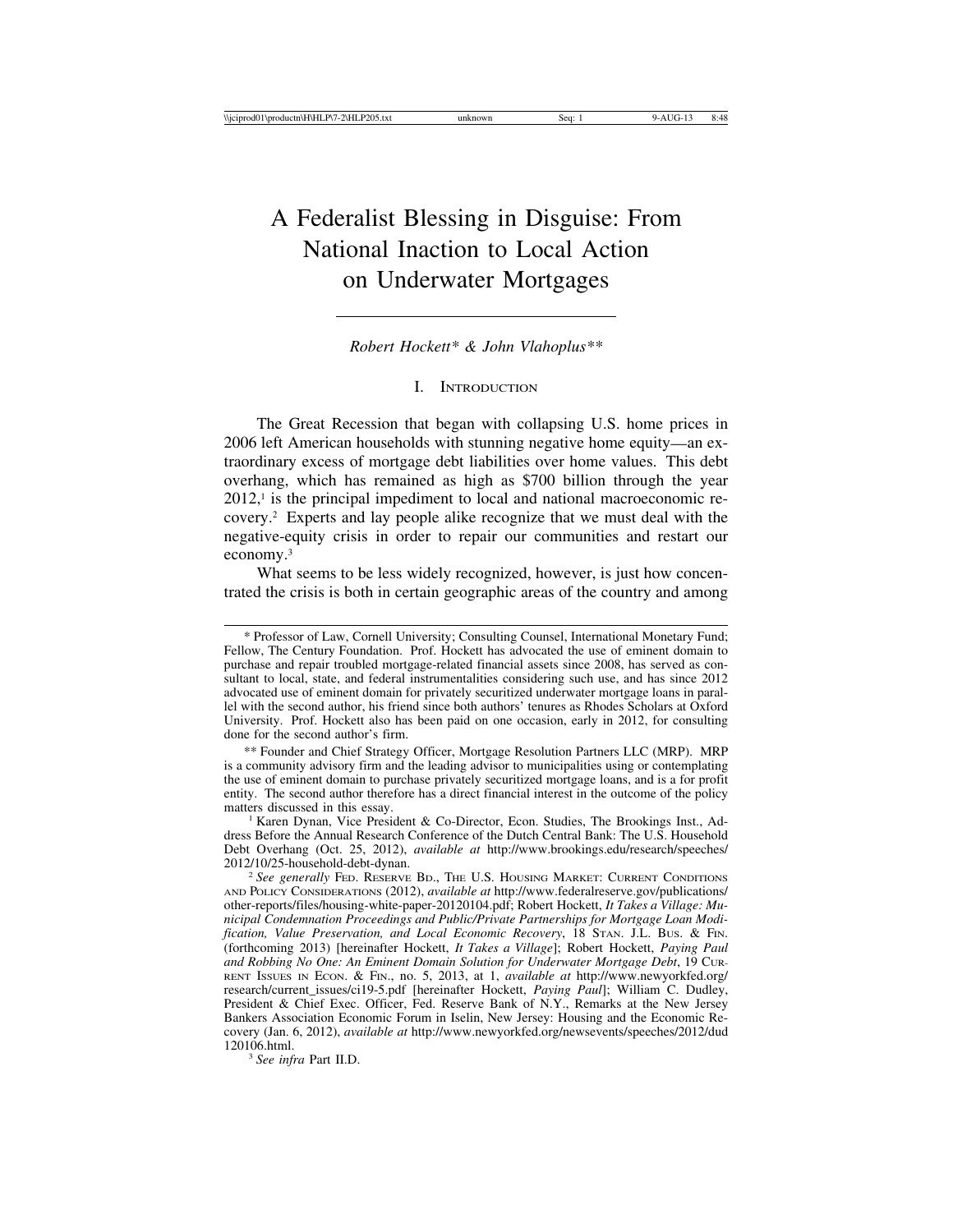certain toxic loans disproportionately originated there—and how these factors might account for the ineffectiveness of federal responses to date.<sup>4</sup> Predominately local problems are less likely to receive adequate attention from higher levels of government. Fortunately, they *are* apt to be taken with adequate seriousness by local authorities. Under our federal system of government, local governments have both the incentive and the authority to mitigate the negative-equity crisis, which will ultimately promote both local and national interests.

This essay describes the national and local impacts of the negative-equity crisis, the role that particular types of mortgage loans play in the crisis, the reasons for policy failures to date, and a solution that many local governments are considering to solve the problem locally—namely, using their powers of eminent domain to purchase toxic mortgage loans owed-on by local borrowers, then reducing principal to keep families in their homes and mitigate the economic and social costs of negative equity.

II. SIZING THE PROBLEM: NATIONAL TRAGEDY, LOCAL CALAMITY

## *A. National Effects*

Over six years have passed since the latest residential-real-estate bubble burst, bringing unprecedented financial turmoil and a macroeconomic slump that continues to this day. Housing prices dropped nationally by thirty-five percent in the years 2005–09.5 Although home values fell, the fixed-mortgage debt obligations incurred by millions of American homeowners during the bubble years did not. In consequence, well over ten million mortgaged homes nationwide are now "underwater" (having a market value lower than the debts they secure), and millions of those loans are seriously delinquent, meaning the crisis is far from over.<sup>6</sup>

Negative equity imposes dramatic costs even prior to or absent a loan default. Homeowners with negative equity spend significantly less on property maintenance because they do not consider themselves to be real owners.7 As noted above, they also spend less on consumer goods and services, thereby dragging down macroeconomic growth and employment,<sup>8</sup> and, in so

<sup>&</sup>lt;sup>4</sup> See infra Part III.<br><sup>5</sup> See Atif Milan, Francesco Trebbi & Amir Sufi, *Foreclosures, House Prices, and the Real Economy*, VOX (Feb. 10, 2011), http://www.voxeu.org/article/foreclosures-house-prices-andreal-economy.<br><sup>6</sup> The Alliance of Californians for Cmty. Empowerment, The Ctr. for Popular

DEMOCRACY & THE HOME DEFENDERS LEAGUE, CALIFORNIA IN CRISIS: HOW WELLS FARGO'S FORECLOSURE PIPELINE IS DAMAGING LOCAL COMMUNITIES 6 (2013), *available at* http://populardemocracy.org/wp-content/uploads/2013/03/California-in-Crisis-Final-Report-compressed.

pdf. <sup>7</sup> *See* Brian T. Melzer, Mortgage Debt Overhang: Reduced Investment by Homeowners with Negative Equity 17–22 (Aug. 2012) (unpublished manuscript), *available at* http://www.<br>kellogg.northwestern.edu/faculty/melzer/Papers/CE debt overhang 08 16 2012.pdf.

Kee, e.g., FED. RESERVE BD., *supra* note 2, at 3; *see also* Dudley, *supra* note 2.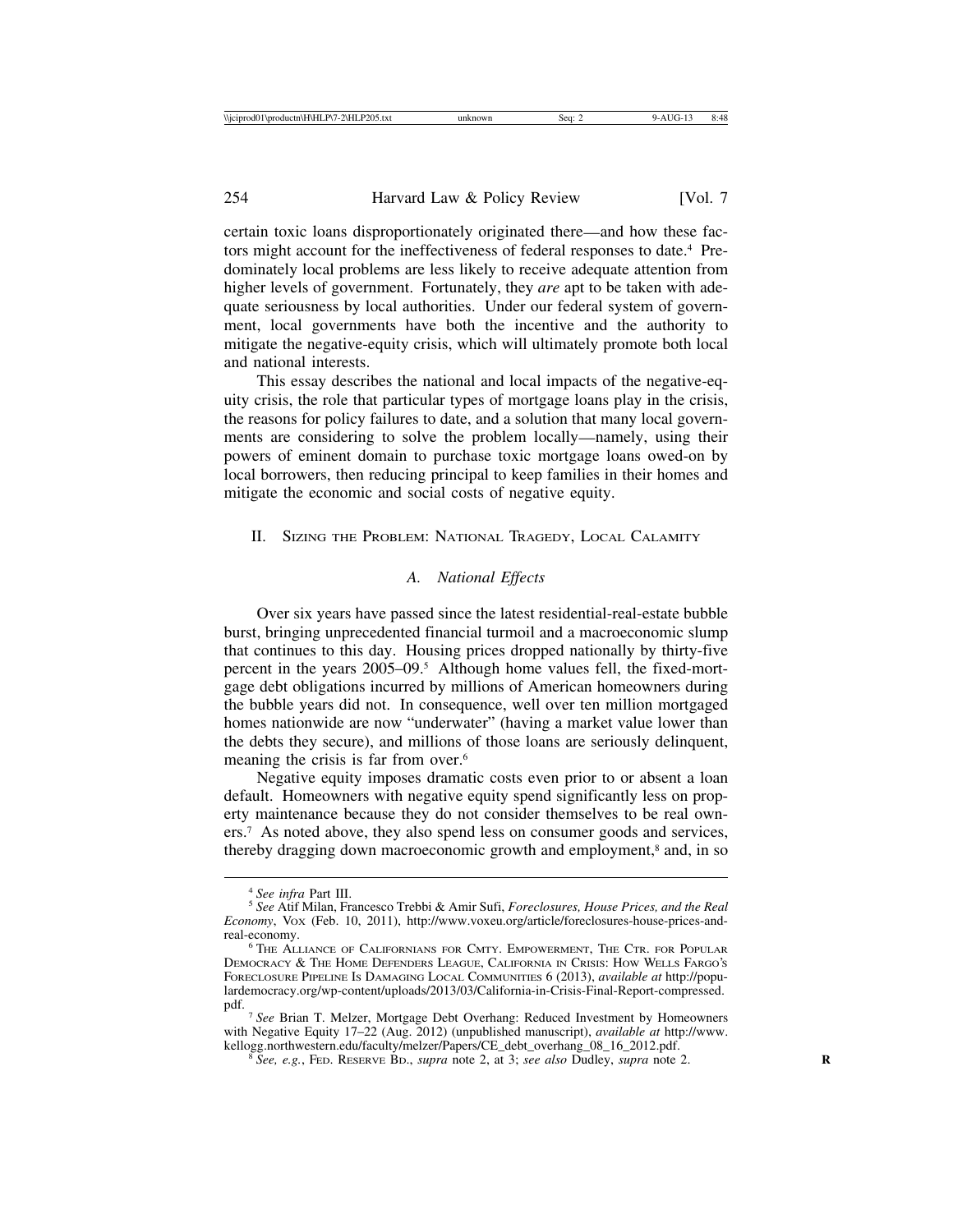doing, imperiling the solvency of other mortgagors too.9 The inability of American borrowers with negative equity to refinance to lower current interest rates is estimated to have cost the American economy ninety billion dollars per year in lost disposable income.<sup>10</sup> Negative equity and the threat of resulting foreclosure also impose significant social-welfare costs, including increased costs for physical and mental health care.<sup>11</sup>

Turning from non-default-related to default-related costs, negative equity is generally considered to be the single greatest predictor of loan default,<sup>12</sup> which of course leads to additional costs. Expected default rates are as high as seventy-five percent for loans that are forty percent underwater that is, loans that have a combined loan-to-value ratio (CLTV) of 140%.13 In states like California, a postdefault foreclosure or short sale (a sale at less than the balance due, approved in advance by the lender) reduces the Proposition 13–assessment cap to the forced sale price, significantly reducing property-tax revenues for the foreseeable future. Foreclosures and short sales also typically lead to disproportionate numbers of investment purchases, which turn owner-occupied neighborhoods (particularly in communities of color) into transient rental areas, imposing significant additional social and economic costs on the community.<sup>14</sup> It is unsurprising, then, that

<sup>10</sup> See Alan Boyce, *Streamlined Refinance and Other Ideas to Improve the Mortgage Market*, ABSALON PROJECT, 8 (Oct. 22, 2010), http://absalonproject.com/wp-content/uploads/2010/

<sup>9</sup> *See, e.g.*, FED. RESERVE BD., *supra* note 2, at 3; *see also* Hockett, *It Takes a Village*, **R** *supra* note 2; Robert Hockett, Recursive Collective Action Problems (Mar. 26, 2013) (unpublished manuscript), *available at* http://papers.ssrn.com/sol3/papers.cfm?abstract\_id=2239849 [hereinafter Hockett, *Recursive Collective Action Problems*]; Robert Hockett, *Six Years on and Still Counting: Sifting Through the Mortgage Mess*, 9 HASTINGS BUS. L.J. (forthcoming 2013) (manuscript at 1) [hereinafter Hockett, *Six Years*]; Dudley, *supra* note 2. Note also that **R** even the dismal consumer spending and growth numbers we have are skewed upward owing to the "shadow stimulus" produced by the twenty-four- to thirty-six-month period necessary to complete foreclosure and eviction in connection with defaulted mortgage loans. For each homeowner who is ultimately evicted, the period in question represents a period free of housing costs—costs that resume after eviction, diverting that much more away from would-be

<sup>&</sup>lt;sup>11</sup> See Craig Pollack, When Dreams Are Destroyed by the Foreclosure Crisis, Health Suf*fers Too*, ROBERT WOOD JOHNSON FOUND. (Oct. 21, 2011), http://www.rwjf.org/en/blogs/ human-capital-blog/2011/10/when-dreams-are-destroyed-by-the-foreclosure-crisis-health-suffers-too.html. <sup>12</sup> *See* Frank T. Pallotta, *Eminent Domain Is No Solution to Negative Equity Problem*, AM.

BANKER (July 18, 2012, 8:00 AM), http://www.americanbanker.com/bankthink/eminent-domain-no-solution-to-negative-equity-1050989-1.html; *see also* Laurie S. Goodman, Roger Ashworth, Brian Landy & Ke Yin, *Negative Equity Trumps Unemployment in Predicting Defaults*, J. FIXED INCOME, Spring 2010, at 67–72; Stan Liebowitz, *New Evidence on the Foreclosure Crisis: Zero Money Down, Not Subprime Loans, Led to the Mortgage Meltdown*, WALL ST. J. (July 3, 2009), http://online.wsj.com/article/SB124657539489189043.html (calling negative equity the single greatest cause of foreclosure).

<sup>&</sup>lt;sup>3</sup> *Negative Equity: Stage One of Distressed Real Estate Inventory*, Pro Teck VALUATION SERVICES (July 19, 2012), http://www.proteckservices.com/hvf-lessons-from-the-data/nega-<br>tive-equity-stage-one-of-distressed-real-estate-inventory/.

<sup>&</sup>lt;sup>14</sup> See David Garcia, What Can Be Done to Stop Absentee Landlords, STOCKTON CITY LIMITS (Dec. 4, 2012), http://stocktoncitylimits.com/2012/12/04/what-can-be-done-to-stop-absentee-landlords/; Jennifer Inez Ward, *New Report Shows Foreclosed Flatland Homes Being Snapped Up by Outside Investors*, OAKLAND LOC. (June 29, 2012, 11:57 PM), http://oakland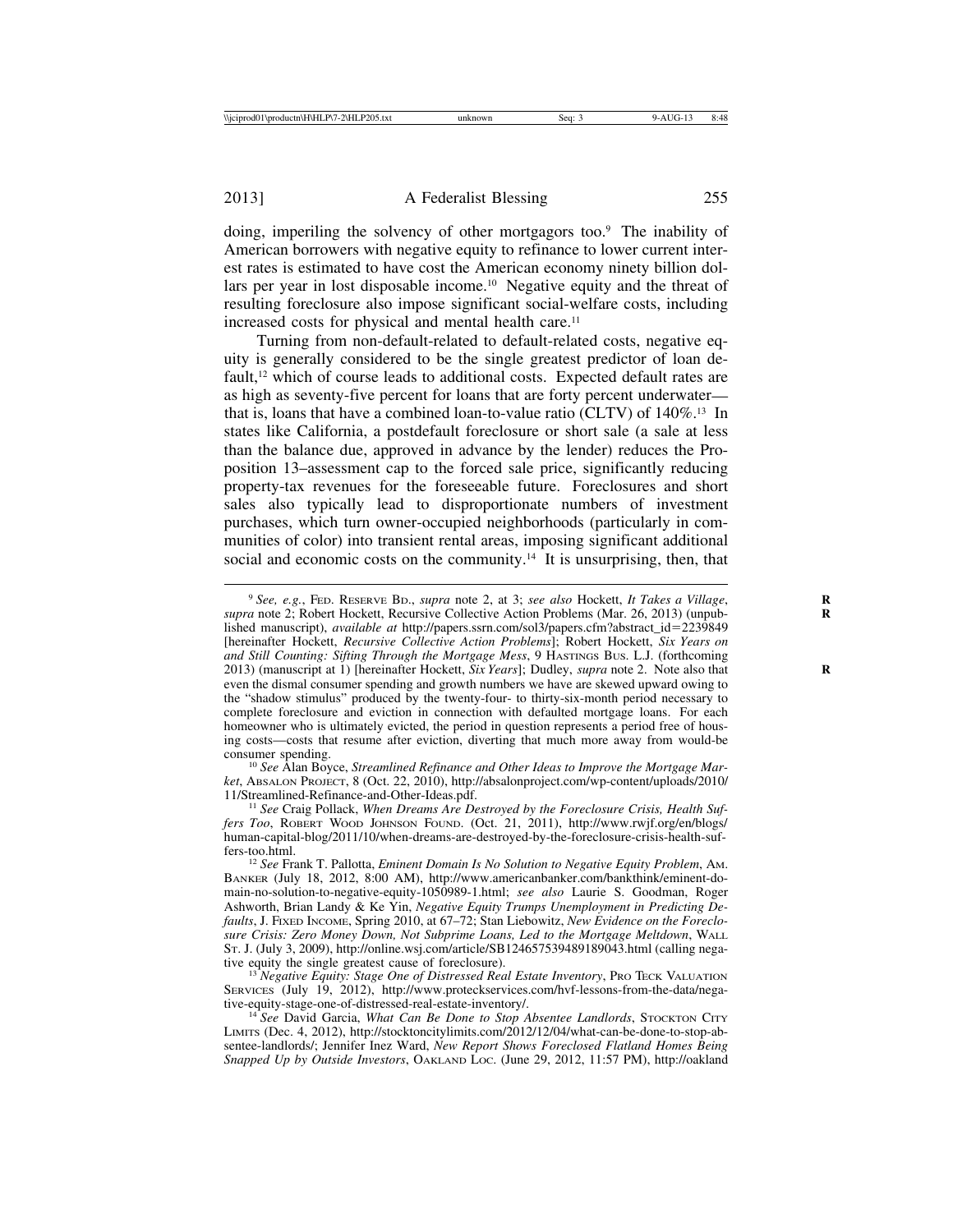the Department of Housing and Urban Development finds that every foreclosure can cost the homeowner, nearby neighbors, and the local government as much as \$44,000 in the form of reduced property values, transaction and moving costs, and the utilization of otherwise-unnecessary government services.<sup>15</sup> Lenders compound these costs by generally refusing to allow borrowers to rent back their homes after losing them in a foreclosure or a short sale, for fears that these transactions will not be arm's length and will encourage moral hazard.16

As a direct consequence of high levels of negative equity across the nation, then, America's hard-hit cities will continue to struggle with massive economic and social costs until governments take effective action.17 In order to protect their citizens, governments must directly and proactively reduce negative equity rather than accept a continuing economic drag and further costs from inevitable further defaults. It is the loans that are toxic, not the homes or the borrowers.

# *B. Local Concentration*

Although the mortgage debt crisis is crippling our entire nation's economy, it is crucial to understand that the *worst* of the problem is remarkably *localized* in character. Although, as noted earlier, housing prices dropped nationally by thirty-five percent in the years 2006–09,18 prices at the end of 2012 in the hardest-hit local neighborhoods were more than seventy-five percent lower than their bubble peaks.19 As a result, there are some neighborhoods in which more than eighty percent of mortgage loans are underwater.20 The degree to which the affected loans are underwater—or the

local.com/article/new-report-shows-foreclosed-flatland-homes-being-snapped-outside-inves-

<sup>&</sup>lt;sup>15</sup> See DEP'T OF HOUS. & URBAN DEV., ECONOMIC IMPACT ANALYSIS OF THE FHA REFI-NANCE PROGRAM FOR BORROWERS IN NEGATIVE EQUITY POSITIONS 9–10 (2013) [hereinafter] HUD REPORT], *available at* http://portal.hud.gov/hudportal/documents/huddoc?id=ia-refinancenegative equity.pdf (using HUD's citation of the Joint Committee calculation of local-government costs).

<sup>&</sup>lt;sup>16</sup> See, e.g., Brian Bean & Tim Hardin, *Short Sale Lease-Back Program Ramps Up*, PRESS-ENTERPRISE (Oct. 5, 2012, 11:45 AM), http://www.pe.com/real-estate/company-news/ 20121005-short-sale-lease-back-program-ramps-up.ece; Loren Berlin, *Selling Homeowners Short: Bank Strategy Backfires in Foreclosure Crisis*, HUFFINGTON POST (Jan. 20, 2012,1:28 PM), http://www.huffingtonpost.com/2012/01/20/foreclosure-short-sale-homeowners\_n\_121 7200.html (noting that recent changes permit some lease-backs, but under extremely limited conditions including purchase by a not for profit and borrower financial distress); Jason Opland, *Short Sale Lease Back Program*, REALTOWN (Feb. 10, 2013), https://www.realtown.

On page one, the *HUD Report* concludes that failing to prevent only one million foreclosures would create a net cost of twenty-four billion dollars. HUD REPORT, *supra* note 15, at **R**

<sup>1. &</sup>lt;sup>18</sup> *See National Historic Data HPI*, CoreLogic (Feb. 2013), http://www.corelogic.com/<br>research/hpi/february-2013-national-historic-hpi-data.pdf.

<sup>&</sup>lt;sup>19</sup> See infra chart accompanying note  $24$  (zip code–level data provided for zip codes 89030 and 89101).

<sup>&</sup>lt;sup>20</sup> See infra chart accompanying note 24 (zip code–level data provided for zip codes 30274, 30296, and 30297).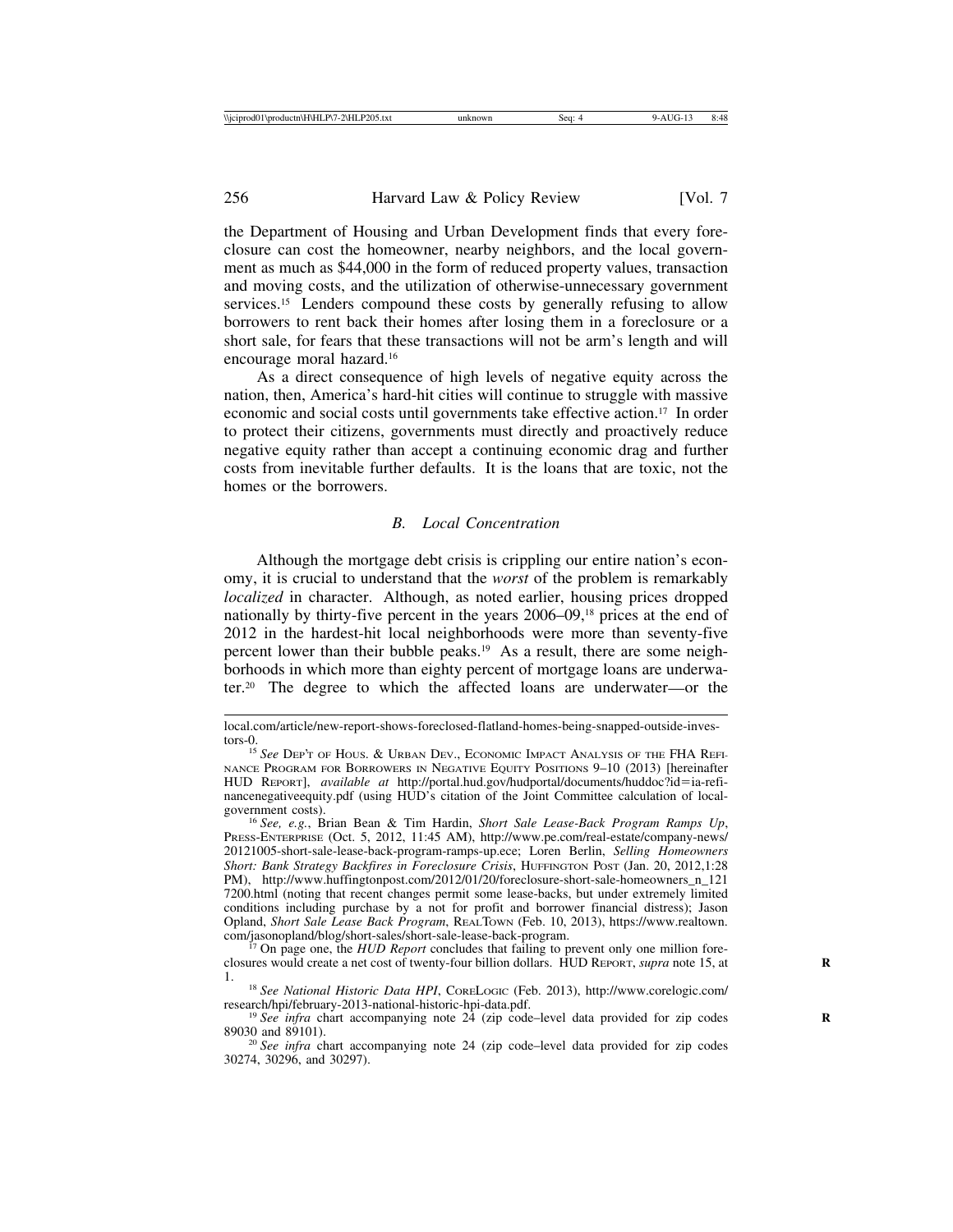quantum of "negative equity"—is nothing short of astonishing: there are communities with significant percentages of loans with CLTV ratios (the ratio of total mortgage debt to home value) greater than 200%.21

*County-level effects*. Plummeting home prices have left significant percentages of homeowners underwater, but the effects are not distributed evenly across the nation. Negative equity is concentrated in particular counties, as shown in the following map: $22$ 



*Zip code*–*level effects*. Focusing even more locally on neighborhoods at the *zip code level* shows that the negative-equity crisis is even more concentrated in hard-hit neighborhoods. The following map shows the zip codes with the most foreclosures in 2012.<sup>23</sup> They are highly concentrated in and around Atlanta, Chicago, Detroit, eastern coastal Florida, Las Vegas, the Los Angeles exurbs, Phoenix, and the Sacramento/Stockton/Vallejo region northeast of San Francisco.

<sup>&</sup>lt;sup>21</sup> *See infra* chart accompanying note 24.<br><sup>22</sup> Press Release, CoreLogic, CoreLogic Reports 1.4 Million Borrowers Returned to "Positive Equity" (Jan. 17, 2013), *available at* http://www.corelogic.com/research/negative-equity/

<sup>&</sup>lt;sup>23</sup> Foreclosures: 100 Hardest Hit Zip Codes, CNNMONEY, http://money.cnn.com/interactive/real-estate/foreclosure-rate/2013/ (last visited May 20, 2013). This graphic is based on data gathered by RealtyTrac LLC.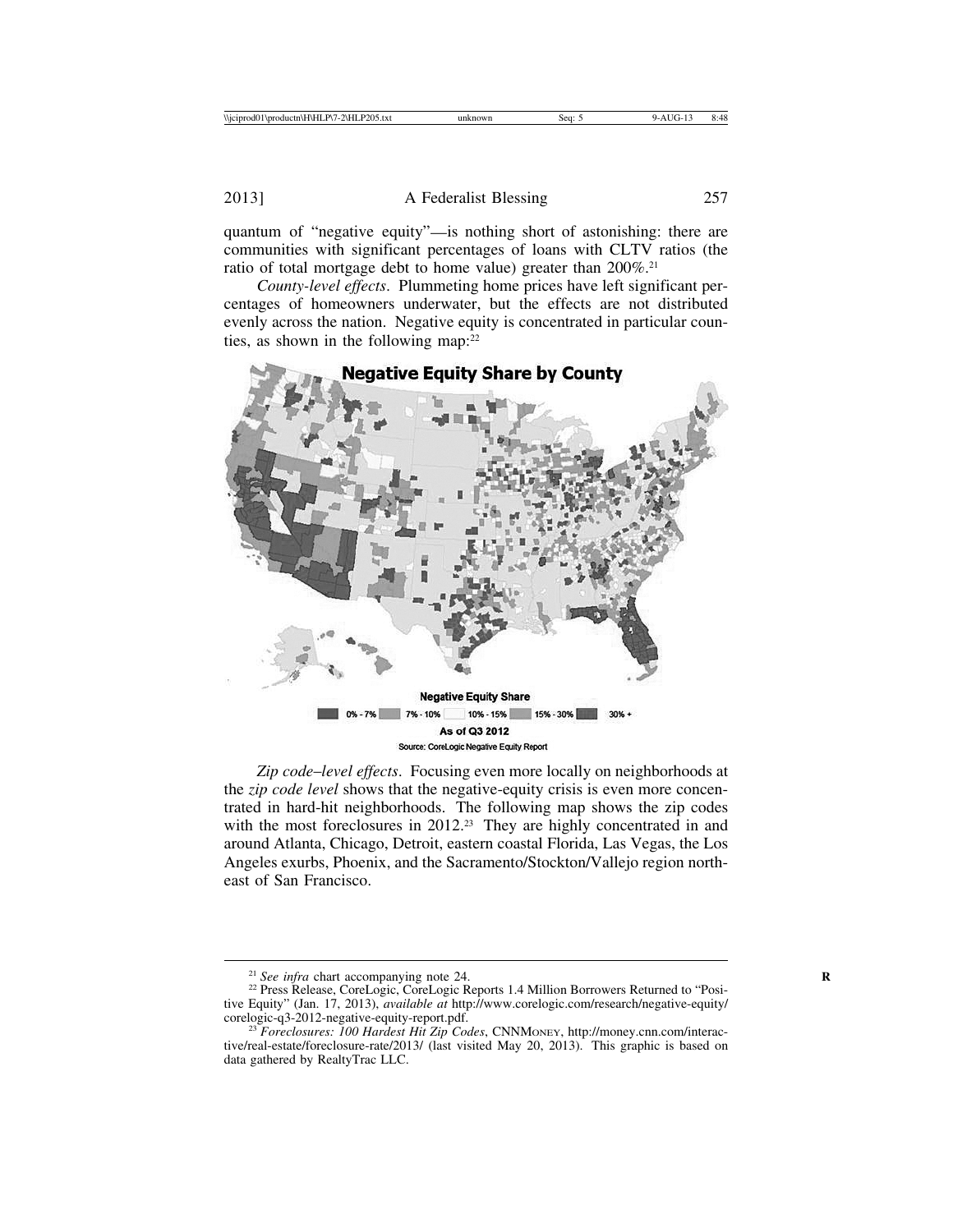

To understand the depth of the local problems in some of these areas, consider the following chart, which provides a sample of zip codes with the percentage of underwater mortgages and the percentage housing-price decline from peak through the end of  $2012$ :<sup>24</sup>

| <b>ZIP</b> Code | <b>City</b>        | <b>State</b> | % Underwater | % Price Decline |
|-----------------|--------------------|--------------|--------------|-----------------|
| 92301           | Adelanto           | CA.          | 64%          | $-70%$          |
| 93501           | Mojave             | <b>CA</b>    | 65%          | $-71%$          |
| 93505           | California City    | <b>CA</b>    | 72%          | $-71%$          |
| 33035           | Homestead          | FL           | 68%          | $-69\%$         |
| 33127           | Miami              | FL           | 57%          | $-70%$          |
| 33142           | Miami              | FL           | 62%          | $-66\%$         |
| 30274           | Riverdale          | GA           | 85%          | $-71%$          |
| 30296           | Riverdale          | GA           | 84%          | $-66\%$         |
| 30297           | <b>Forest Park</b> | GA           | 81%          | $-72%$          |
| 89030           | North Las Vegas    | NV           | 77%          | $-76%$          |
| 89101           | Las Vegas          | NV           | 75%          | $-76%$          |
| 89106           | Las Vegas          | NV           | 72%          | $-71%$          |
| 89115           | Las Vegas          | NV           | 77%          | $-72%$          |

The degree to which homes are underwater in these neighborhoods is astonishing. The vast majority of the underwater loans in these zip codes have CLTVs near or in excess of 200%. In this context, remember that, as noted earlier, estimated default rates for loans of "only" 140% CLTV are as high as seventy-five percent.<sup>25</sup> The toxic loans in these communities are not

<sup>24</sup> *See US Housing Crisis*—*Negative Equity Infographic*, ZILLOW, http://www.zillow.com/ visuals/negative-equity/#4/39.98/-106.92 (last visited May 20, 2013) [hereinafter *Negative Equity Infographic*]. There are numerous sources of data for home prices and negative equity. The authors use Zillow data extensively because the data is available online without charge. Readers may check the data and conduct further research into neighborhoods of interest with-

<sup>&</sup>lt;sup>25</sup> See Negative Equity: Stage One of Distressed Real Estate Inventory, supra note 13.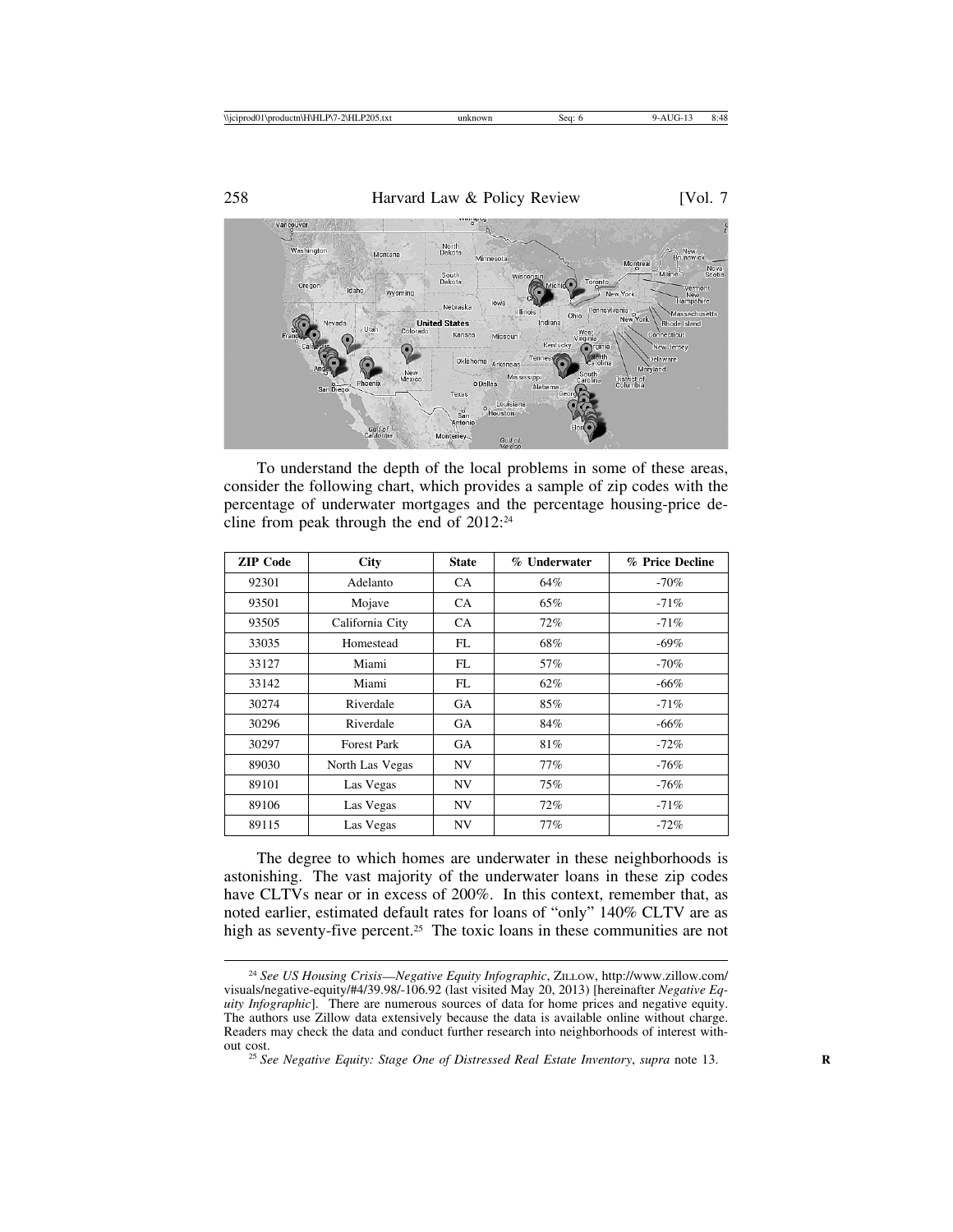just underwater—they are in the deep end. Some sample CLTV distributions of underwater loans from zip codes in the chart above follow.26

DISTRIBUTIONS OF COMBINED LOAN-TO-VALUE RATIOS OF UNDERWATER LOANS BY ZIP CODE:



CLTVs of this magnitude are immensely harmful to communities. Neighbors lose their homes and cities lose property tax base. To make matters worse, the same development that drains off those public revenues—the abandonment of homes—also raises municipal abatement costs.27 Remaining homeowners accordingly not only find growing numbers of blighted homes springing up around them, but also find city and school services cut and local business losing revenue. The aggregate monetized loss wrought by such developments is now estimated at \$2 trillion nationwide, and this is, again, a loss that is locally concentrated.28 There is little surprise, then, in the growing numbers of bankruptcy among municipalities at the core of the nation's bubble and bust.29

#### *C. Role of PLS Loans*

*Centrality of PLS loans*. Just as important as geographic concentration in the nation's ongoing mortgage mess is the concentration of certain types of toxic mortgage loans. The loans in question are those originated to pool into trusts, securitize, and then sell off to investors throughout the world without any government guarantee. These are the loans bundled in so-called "private-label securitizations" (PLSs). The types of loans originated for PLSs, their concentration in certain "boom" communities, and a number of serious practical and legal limitations on the operations of PLS trusts have placed PLS loans at the core of the housing crisis. The Federal Housing

<sup>&</sup>lt;sup>26</sup> *See Negative Equity Infographic*, *supra* note 24.<br><sup>27</sup> *See* U.S. Gov't Accountability Office, GAO-12-34, VACANT PROPERTIES: GROWING NUMBER INCREASES COMMUNITIES' COSTS AND CHALLENGES 37–48 (2011).

 $^{28}$  Debbie G. Bocian et al., Ctr. for Responsible Lending, Collateral Damage: THE SPILLOVER COSTS OF FORECLOSURES 2 (2012), *available at* http://www.responsiblelend-

<sup>&</sup>lt;sup>29</sup> See, e.g., Steven Church et al., *San Bernardino, California, Files Chapter 9 Bankruptcy*, BLOOMBERG (Aug 2, 2012, 6:38 PM), http://www.bloomberg.com/news/2012-08-02/san-bernardino-california-files-for-bankruptcy-protection-2-.html.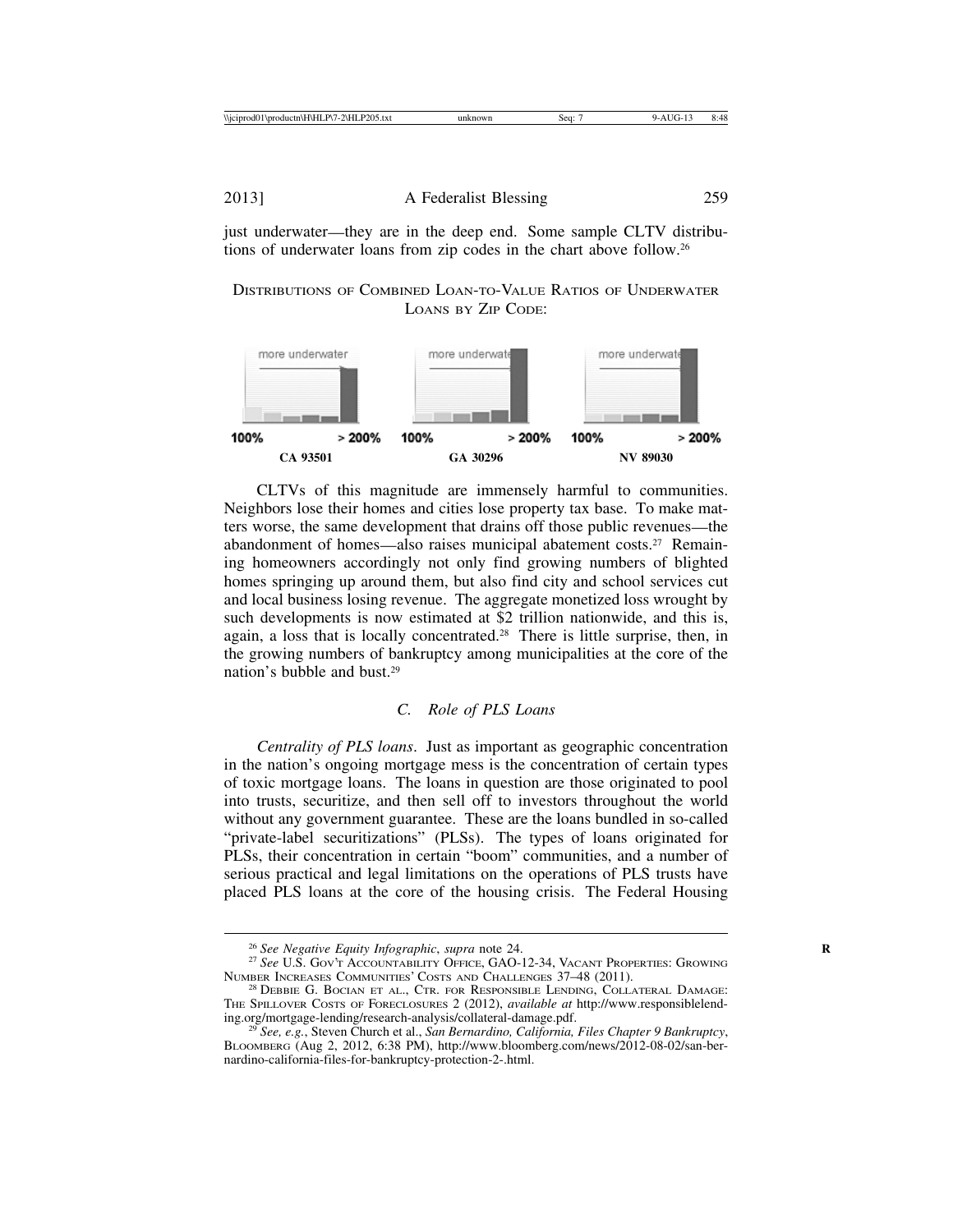Finance Agency (FHFA) notes that these loans have represented over sixty percent of problem loans throughout the crisis and concludes that PLS loans "represent the crux . . . of the problem we face in foreclosure prevention. If we are going to stabilize the housing market, we have to address" those loans.<sup>30</sup> Why are these loans the crux of the national housing crisis?

PLS loans were typically originated for borrowers with lower credit ratings (such as subprime or low-documentation loans) or lower income levels (such as option adjustable-rate or interest-only loans, which offer low initial monthly payments that later rise). These loans increased the pool of available purchasers and thereby increased demand and housing prices, particularly in boom areas with disproportionate Latino and African American populations.31 Areas with the greatest amount of PLS loan originations also saw the greatest price appreciation during the boom and the greatest price depreciation during the subsequent bust, $32$  driven by the spiral of economic downturn, income reductions, unemployment, inability to refinance or sell mortgaged homes at the principal balance due, and resulting foreclosures and short sales that further exacerbated the same factors.

*Structural infirmities in PLSs*. 33 PLSs also suffer structural defects that limit the ability of the trust to modify or otherwise deal with underwater loans the way that a traditional bank lender can (and often does) with loans in its own portfolio.

A small number of banks and other institutions service the millions of underwater PLS loans on behalf of the ultimate trust investors. These servicers are overwhelmed and ill equipped to handle the unprecedented volume of bad loans. Many of the pooling and servicing agreements (PSAs) pursuant to which most loans are securitized prohibit or otherwise prevent the trustee or loan servicer from modifying or selling underwater loans in sufficient number. The same agreements typically require unanimity or supermajority voting among holders of mortgage-backed securities (MBSs) in order to change these rules, which in any event would be severely limited by income-tax-law limitations on trust activities.

Second liens also play a prominent role in our mortgage dysfunction story. The problem these present is that, unless they are modified along with

<sup>&</sup>lt;sup>30</sup> James B. Lockhart III, Dir., Fed. Hous. Fin. Agency, Speech at the American Securitization Forum in Las Vegas, Nevada 5 (Feb. 9, 2009), *available at* http://www.fhfa.gov/webfiles/

<sup>&</sup>lt;sup>31</sup> See, e.g., Dr. RAUL HINOJOSA OJEDA, THE CONTINUING HOME FORECLOSURE TSUNAMI: DISPROPORTIONATE IMPACTS ON BLACK AND LATINO COMMUNITIES 2 (2009). It should be noted that this disproportionate targeting of African American and Latino communities highlights concerns raised by many that a perverse form of "reverse redlining" fueled much of the

<sup>&</sup>lt;sup>32</sup> James Thomas & Robert Van Order, A Closer Look at Fannie Mae and Freddie Mac: What We Know, What We Think We Know and What We Don't Know 16 (March 2011) (unpublished manuscript), *available at* http://business.gwu.edu/creua/research-papers/files/fan-

<sup>&</sup>lt;sup>33</sup> For further discussion of these structural infirmities, see generally Hockett, *It Takes a Village*, *supra* note 2; Hockett, *Six Years*, *supra* note 9. **R**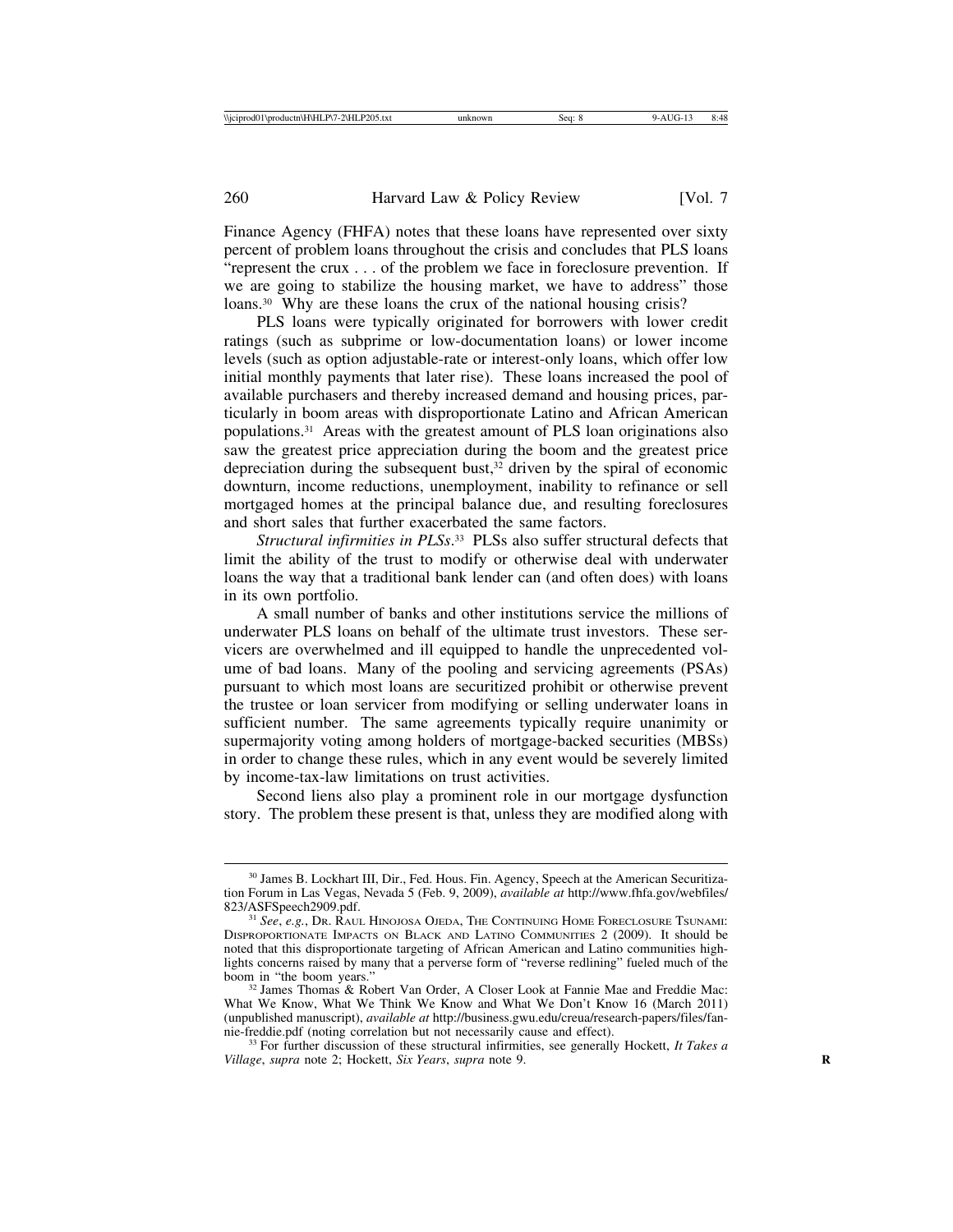first liens, first lienholders lack incentive to modify.34 But second lienholders themselves lack incentive to modify owing to the "liquidity power" they hold over mortgagors, whose second liens often secure Home Equity Lines of Credit (HELOCs) to which they need access when financially strapped as they are now post-bust. Moreover, often the second lienholders are banks—banks that service the first-lien-secured loans themselves. This of course constitutes a significant conflict of interest standing in the way of constructive agreement among creditors. In short, then, communities and local borrowers are forced to bear the costs of negative equity as first- and second-mortgage owners in effect act jointly as holdouts.<sup>35</sup>

The securitization structure as we presently find it and have just described it simply cannot operate properly in this crisis. Government intervention is required to protect not just the community but also all parties to the mortgage market, including investors.<sup>36</sup> As a representative of the American Securitization Forum (ASF), an industry trade group, has stated before Congress:

Ultimately, it must be recognized that the seismic economic challenges in the United States, the epicenter of which is the housing market, are too great for purely private sector loan modification solutions . . . . Although industry-driven loan modification and loss mitigation actions have been and will continue to be key components to preventing avoidable foreclosures, there are limits to their effectiveness in addressing the extraordinary challenges in the housing market. As such, we believe expanded government programs may be effective in bridging this gap, and helping to address the potential foreclosures that commercial and contractual arrangements cannot prevent. The nationwide home price correction and persistent uptick in foreclosures present systemic risks to the national economic infrastructure. Moreover, foreclosures are bad for everyone—borrowers, communities and investors.<sup>37</sup>

<sup>34</sup> *See* Letter from Edward J. DeMarco, Acting Dir., Fed. Hous. Fin. Agency, to Elijah E. Cummings, Ranking Member, Comm. on Oversight and Gov't Reform 2 (Jan. 20, 2012), *available at* http://democrats.oversight.house.gov/images/stories/12012\_Response\_to\_Cummings\_

Principal\_Forgiveness.pdf. <sup>35</sup> *See, e.g.*, Nick Timiraos, *Second-Mortgage Standoffs Stand in Way of Short Sales*, WALL ST. J., Nov. 27, 2010, at A5; Sumit Agarwal et al., Second Liens and the Holdup Problem in First Mortgage Renegotiation (Sept. 2012) (unpublished manuscript), *available at* http:/

<sup>&</sup>lt;sup>36</sup> See Private Sector Cooperation with Mortgage Modifications—*Ensuring That Investors*, *Servicers, and Lenders Provide Real Help for Troubled Homeowners: Hearing Before the H. Comm. on Fin. Services*, 110th Cong. 21–23 (2008) (testimony of Tom Deutsch, Deputy Exec. Dir. Am. Securitization Forum); *see also* Hockett, *It Takes a Village*, *supra* note 2 (manuscript at 18) ("The fragmentation of ownership interests both in pools of mortgage loans and, thereby, even the individual mortgage loans themselves, renders it impossible for creditors to act in concert to modify underlying loans."). <sup>37</sup> Deutsch, *supra* note 36, at 4.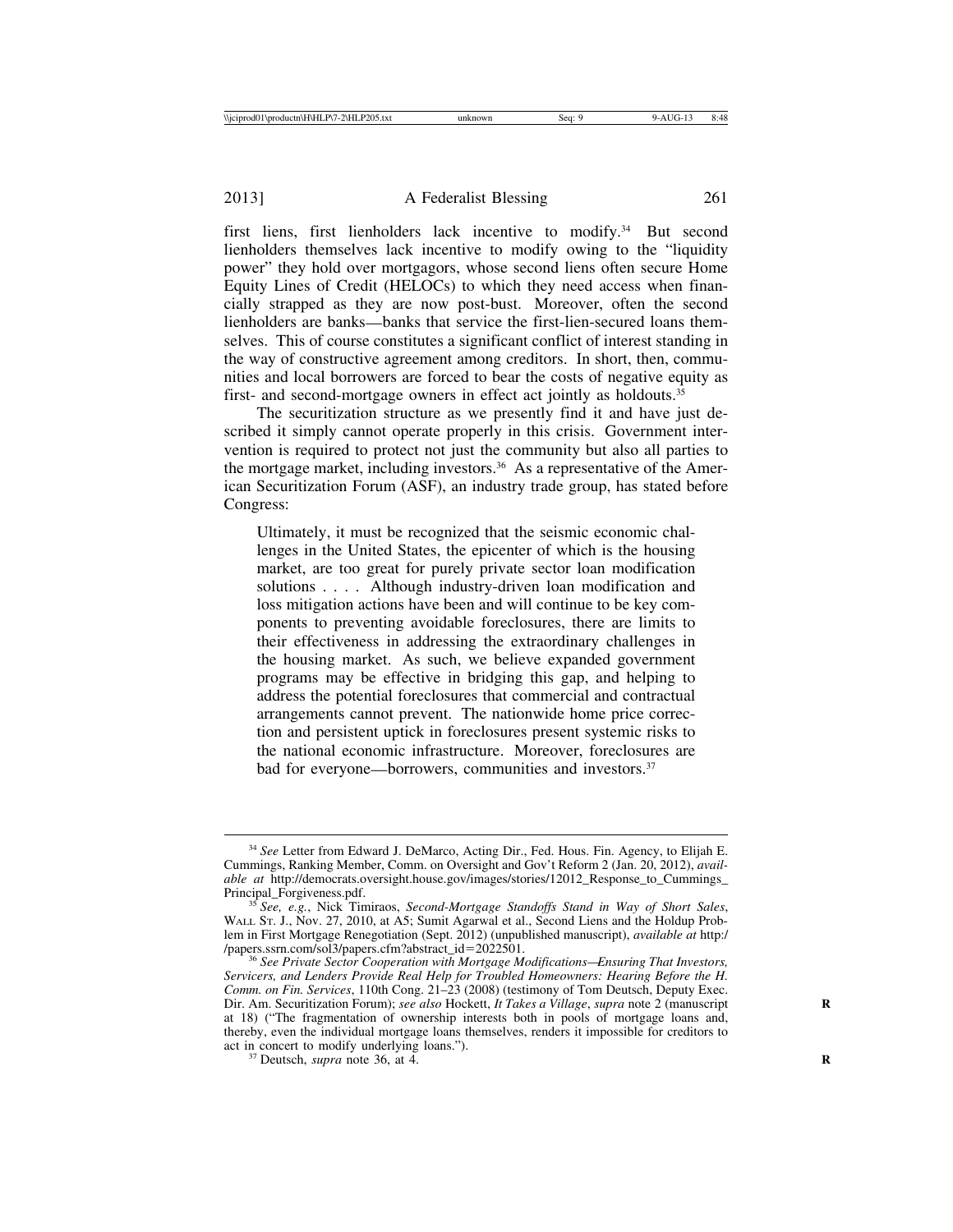How can governments help themselves and everyone else at the same time, in keeping with what the ASF has called for? Experts agree—write down principal on mortgage debt.

#### *D. Principal Write-Downs*

Virtually every major economist, federal regulator, and economic organization agrees that reducing principal on loans is critical to solving the negative-equity crisis and restarting the economy. These include Martin S. Feldstein, former Chairman of the Council of Economic Advisers under President Reagan: "To halt the fall in house prices, the government should reduce mortgage principal when it exceeds 110 percent of the home value."38 This approach would be consistent with the actions of Iceland, which recovered quickly from its housing bubble by offering principal reduction on every loan that exceeded 110% of the value of the house and by reducing principal on loans denominated in foreign currencies in proportion to the devaluation of the local currency.39

Others pressing for principal reduction include the International Monetary Fund, which the United States relies on to enforce sound financial and monetary policies throughout the world;<sup>40</sup> Ben Bernanke, Chairman of the Federal Reserve Board of Governors;<sup>41</sup> Alan Blinder, former Vice Chairman of the same;42 and Neil Barofsky, former Special Inspector General for the Troubled Asset Relief Program (TARP).43

The conservative policy group American Action Forum also has summarized the problem and solution quite well:

The person who owes \$450,000 on a house that is currently worth \$300,000 is almost assuredly never going to pay the full amount he owes; eventually, he will either be granted a loan modification

<sup>41</sup> *See* Ben S. Bernanke, Chairman, Fed. Reserve, Speech at the Independent Community Bankers of America Annual Convention (Mar. 4, 2008), *available at* http://www.federalre-

<sup>38</sup> Martin S. Feldstein, Op-Ed., *How to Stop the Drop in Home Values*, N.Y. TIMES, Oct. 12, 2011, at A29. <sup>39</sup> *See Fighting Recession the Icelandic Way*, BLOOMBERG (Sept. 26, 2012, 8:21 AM),

http://www.bloomberg.com/news/2012-09-26/is-remedy-for-next-crisis-buried-in-iceland-

<sup>&</sup>lt;sup>40</sup> See Int'l MONETARY FUND, WORLD ECONOMIC OUTLOOK APRIL 2012: GROWTH RE-SUMING, DANGERS REMAIN 114–17 (2012), *available at* http://www.imf.org/external/pubs/ft/ weo/2012/01/pdf/text.pdf ("Bold household debt restructuring programs, such as those implemented . . . in Iceland today, can significantly reduce the number of household defaults and foreclosures and substantially reduce debt repayment burdens."); Travis Waldron, *IMF Chief Christine Lagarde Calls for U.S. Mortgage Relief*, THINKPROGRESS (Apr. 13, 2012, 2:10 PM), http://thinkprogress.org/economy/2012/04/13/464030/imf-chief-christine-lagarde-calls-for-us-<br>mortgage-relief/.

<sup>&</sup>lt;sup>42</sup> See Alan S. Blinder, Op-Ed., *How to Clean Up the Housing Mess*, WALL ST. J., Oct. 20, 2011, at A17.

<sup>&</sup>lt;sup>43</sup> See Neil Barofsky, *Foreclosure Crisis Lessons Not Yet Learned*, HUFFINGTON POST (Oct. 5, 2011, 11:13 AM), http://www.huffingtonpost.com/neil-barofsky/foreclosuresmortgage-crisis-\_b\_995922.html?page=1.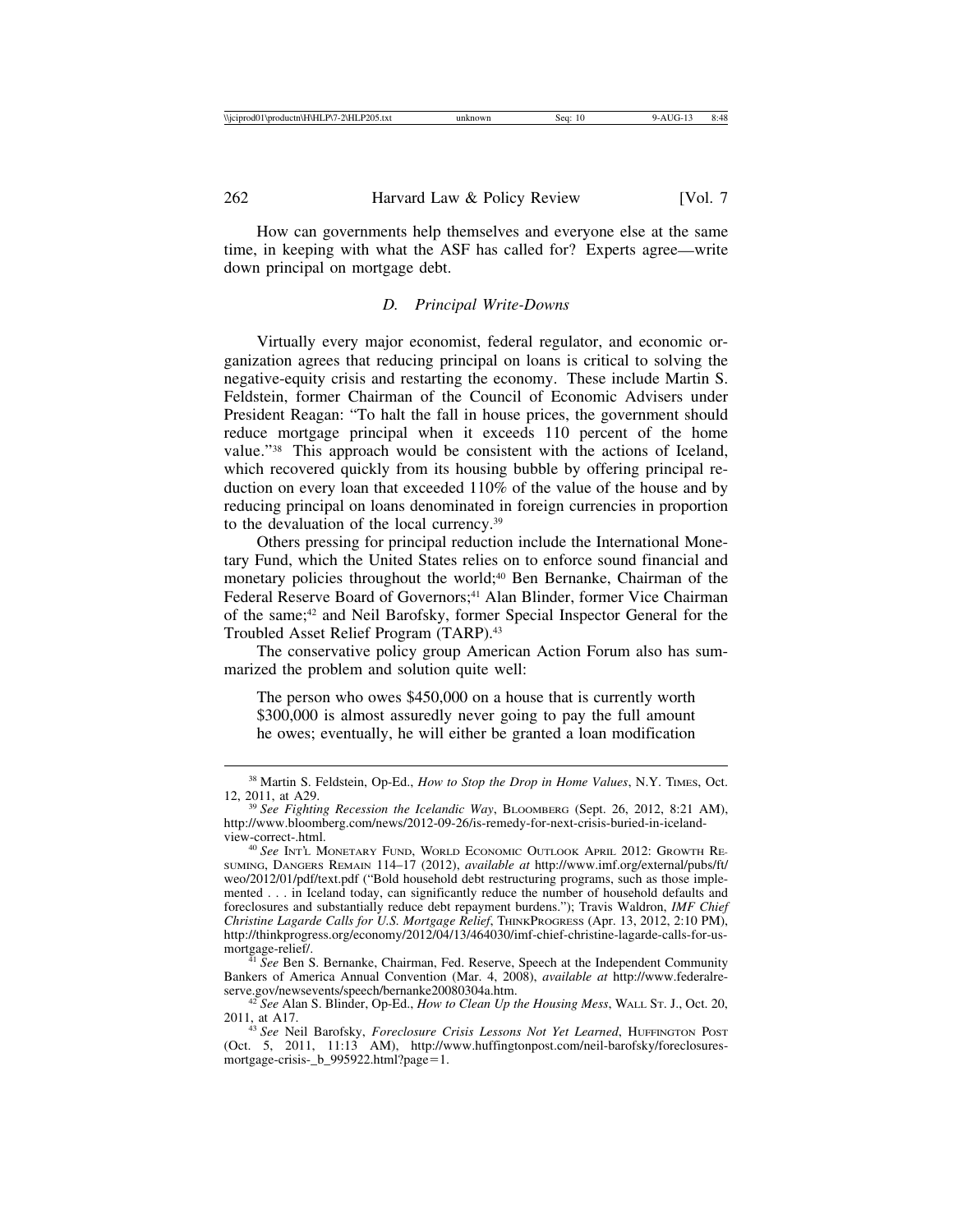to reduce the principal or else he will walk away—no matter how much we try to shame him into "doing the right thing." The cost of walking away in most states amounts to little more than the inability to buy another house in the next five years . . . . Ultimately, America has a choice: Do we continue to insist that the people who made bad bets in the housing market get punished . . . or do we focus on creating policies that have the best chance of ending our economic malaise?<sup>44</sup>

It is, then, widely appreciated that principal write-downs will have to be done on a broad swath of underwater mortgage loans. Debt loss must be formally recognized in a manner commensurate with the devaluation of loan collateral—the homes that secure the home loans. Current efforts to address the problem by reducing interest rates or extending the terms of loans simply do not work—it's the debt overhang that's the thing.

Reducing the interest rate and extending the term of a loan can reduce the borrower's monthly payment, which yields some benefit by increasing disposable income. However, it leaves the borrower underwater and therefore still at high risk of default. The evidence from existing loan modifications demonstrates this. Loan modifications that reduce principal outperform those that reduce interest rates or extend terms, and the greater the principal reduction the greater the outperformance.45 In addition, banks already write down principal on loans that they hold in their own portfolios at significant rates because it is in their own economic interest to do so in order to prevent losses from unnecessary defaults.46

Why then has principal reduction not yet occurred broadly for PLS loans, and how can governments, particularly hard-hit local governments, ensure that it does before it's too late?

# III. IMPEDIMENTS AND SOLUTION: A FIXABLE FAILURE OF FEDERALISM

Governments have failed to curb the negative-equity crisis to date for three main reasons, each stemming from our federal system: conflicting national and local policy interests, the blocking powers of special-interest groups at the federal level, and federal preemption of local regulatory actions.

<sup>44</sup> Ike Brannon, *A Cure for the Housing Blues*, WKLY. STANDARD (Nov. 7, 2011), http://

<sup>&</sup>lt;sup>45</sup> ARTHUR ACOCA ET AL., THE PERFORMANCE OF NEW PRIVATE-LABEL MORTGAGE LOAN MODIFICATIONS AFTER 2009, at 4, 6 (2012), *available at* http://www.pewstates.org/uploaded

Files/PCS\_Assets/2012/Private\_Label\_Mortgage\_Loan\_Modification.pdf. <sup>46</sup> *See* Hockett, *It Takes a Village*, *supra* note 2; *see also* Hockett, *Paying Paul*, *supra* note **<sup>R</sup>** 2, at 3; David Streitfeld, *Big Banks Easing Terms on Loans Deemed as Risks*, N.Y. TIMES (July 2, 2011), http://www.nytimes.com/2011/07/03/business/03loans.html.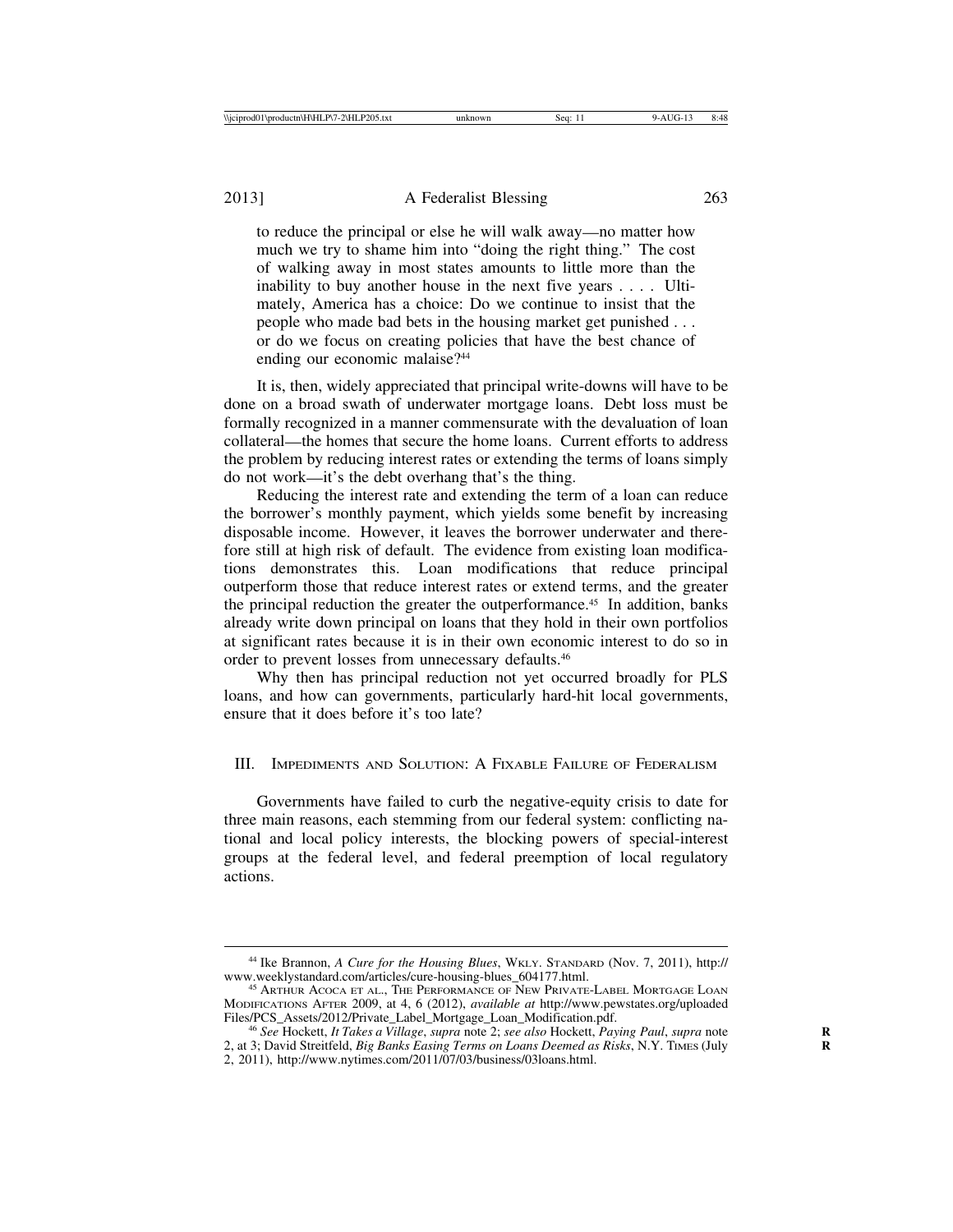## *A. Conflicting Policy Interests*

In dealing with the Great Recession, the federal government focused its attention and funding on the national financial system, not local interests. One mortgage investor asked the Treasury Department at the time "why the government isn't positioning itself to use more of its fiscal resources to help remediate problems for homeowners. The answer was that many representatives on the Hill didn't feel it was their problem—that we had very serious pockets of problems concentrated in a few states."47 There is, of course, no contradiction between such concentration and the national significance of the problem, but cities nevertheless experience the worst of things before federal instrumentalities do. Even after the Treasury Department promised Congress to use federal funding to buy loans out of trusts as part of a deal to save TARP, for example, Treasury used the funding instead to save the national banking system by making direct investments in banks, leaving the negative-equity crisis to grind on.48 Local governments with a more immediate interest in, but fewer resources available for, addressing the housing crisis were left behind.

In fairness to the federal government, national programs require a national policy focus. This is not often easy to come by in a crisis that affects different parts of the country differently. As the head of the FHFA has observed, a national policy for federally controlled mortgage companies, such as one to reduce principal, must be "clear and transparent, having a . . . general acceptance of reasonableness if not fairness. And it would have to be clearly and publicly described so that more than a thousand mortgage servicers could apply the rules the same way."<sup>49</sup> Principal reduction is "a particular concern for [Fannie Mae and Freddie Mac] because unlike other mortgage market participants that can pick and choose where principal forgiveness makes sense, the Enterprises must develop the program to be implemented by more than one thousand seller/servicers."50 Local governments can of course pick and choose, implementing policy as they see fit locally without regard to different conditions and different policy goals in other parts of the country. They are accordingly better situated than the federal government to take the lead in addressing—and finally ending—the crisis.

<sup>47</sup> Ralph Daloisio, Remarks at the American Securitization Panel: Coming to Grips With Government Intervention 43 (2008), *available at* http://www.americansecuritization.com/

uploadedfiles/GovtIntervention.pdf.<br><sup>48</sup> *See* Matt Taibbi, *Secrets and Lies of the Bailout*, ROLLING STONE (Jan. 4, 2013, 4:25 PM), http://www.rollingstone.com/politics/news/secret-and-lies-of-the-bailout-20130104.

<sup>&</sup>lt;sup>49</sup> Edward DeMarco, Acting Dir., Fed. Hous. Fin. Agency, Keynote Address at the Brookings Institution Event: Addressing the Weak Housing Market: Is Principle Reduction the Answer? 13 (Apr. 10, 2012), *available at* http://www.fhfa.gov/webfiles/23876/Brookings\_ Institution\_-\_Principal\_Forgiveness\_v11R-\_final.pdf. <sup>50</sup> *Id.* at 19.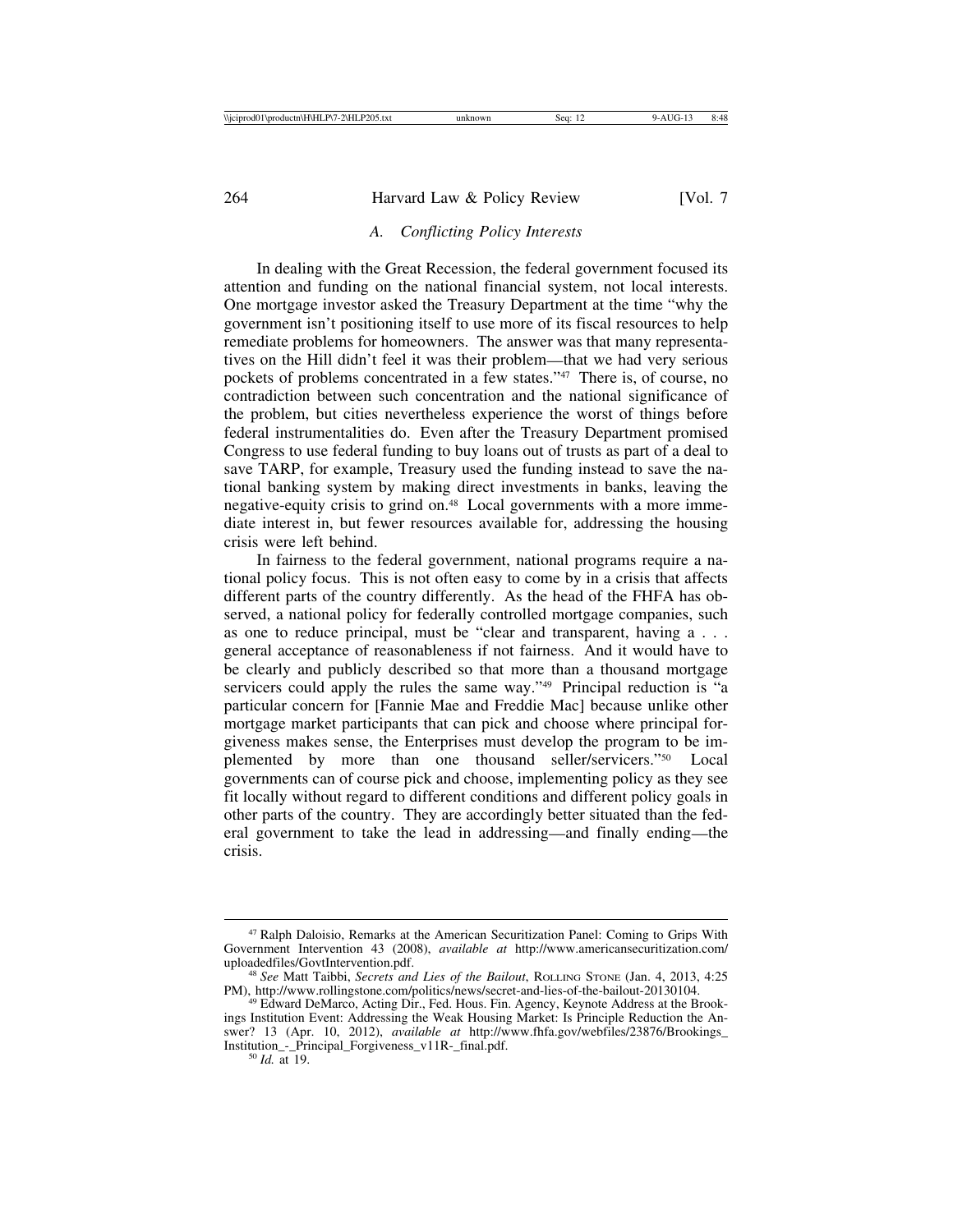#### *B. Blocking Power*

The need for national consensus to make national policy has impeded a federal solution that reduces principal. The federal government's early, tentative, and limited attempt to reduce principal triggered the formation of the Tea Party,<sup>51</sup> whose opposition both stalled subsequent federal efforts in the area and endangered other White House initiatives. With such power, some interest groups are able to block federal action, even where that action is of great interest to other stakeholders. Special-interest groups have also been able to block action at the state level. Proposed legislation in Arizona to implement principal reduction through the use of eminent domain was killed in committee by opposition from banking groups, for example.<sup>52</sup> Failures to implement meaningful relief have left only voluntary federal programs in place, which rely for their implementation on the very mortgage industry that created the problem and has done nothing to solve it.

The Home Affordable Mortgage Program (HAMP), to begin with, does not prioritize write-downs (it was not meant to do so).<sup>53</sup> What is more, on those rare occasions that parties do employ HAMP for this purpose, they do so by in effect bribing servicers—ironically, simply to induce them to do what is independently in the interest of those creditors they are meant to "serve." Even apart from all of this, however, is the fact that HAMP offers no means at all of getting around the central obstacle upon which we are here focused—the contractual restrictions that PSAs place upon servicers whether they are bribed by federal money or not.<sup>54</sup> What all of this means is that HAMP is simply not useful for the task with which we are here concerned, even granting the limited good it has done for some mortgages in connection with which underwater status is not the principal problem.

#### *C. Federal Preemption*

We have seen that the federal government has the funds to fix the crisis, but not the consensus or will to do so. Hard-hit local governments have the will, but not the funds. The problem is that municipalities finance their operations, overwhelmingly, out of *property-tax* revenues. And in the present context, of course, this means that the very challenges that call on them to *spend* their revenues—the underwater loans and attendant foreclosure and blight crises—*also deny them their revenue base*. And all this happens, as if

<sup>51</sup> *See Santelli Says Tea Party Rant 'Woke People Up*,*'* CNBC (Nov. 2, 2010, 1:41 PM),

<sup>&</sup>lt;sup>52</sup> See Howard Fischer, *Lenders Convince Lawmakers to Kill Relief Plan for 'Under Water' Homeowners*, E. VALLEY TRIB., (Mar. 15, 2012, 12:25 PM), http://www.eastvalleytrib-

une.com/money/article\_8dc858da-6ed4-11e1-bd37-0019bb2963f4.html. <sup>53</sup> *See* Hockett, *It Takes a Village*, *supra* note 2 (manuscript at 21–22); *see also* Hockett, **<sup>R</sup>**

*Paying Paul*, *supra* note 2, at 4. **<sup>R</sup>** <sup>54</sup> *See* Hockett, *It Takes a Village*, *supra* note 2 (manuscript at 18–22); *see also* Hockett, **<sup>R</sup>** *Paying Paul, supra* note 2, at 3–4; Hockett, *Six Years, supra* note 9 (manuscript at 20–21).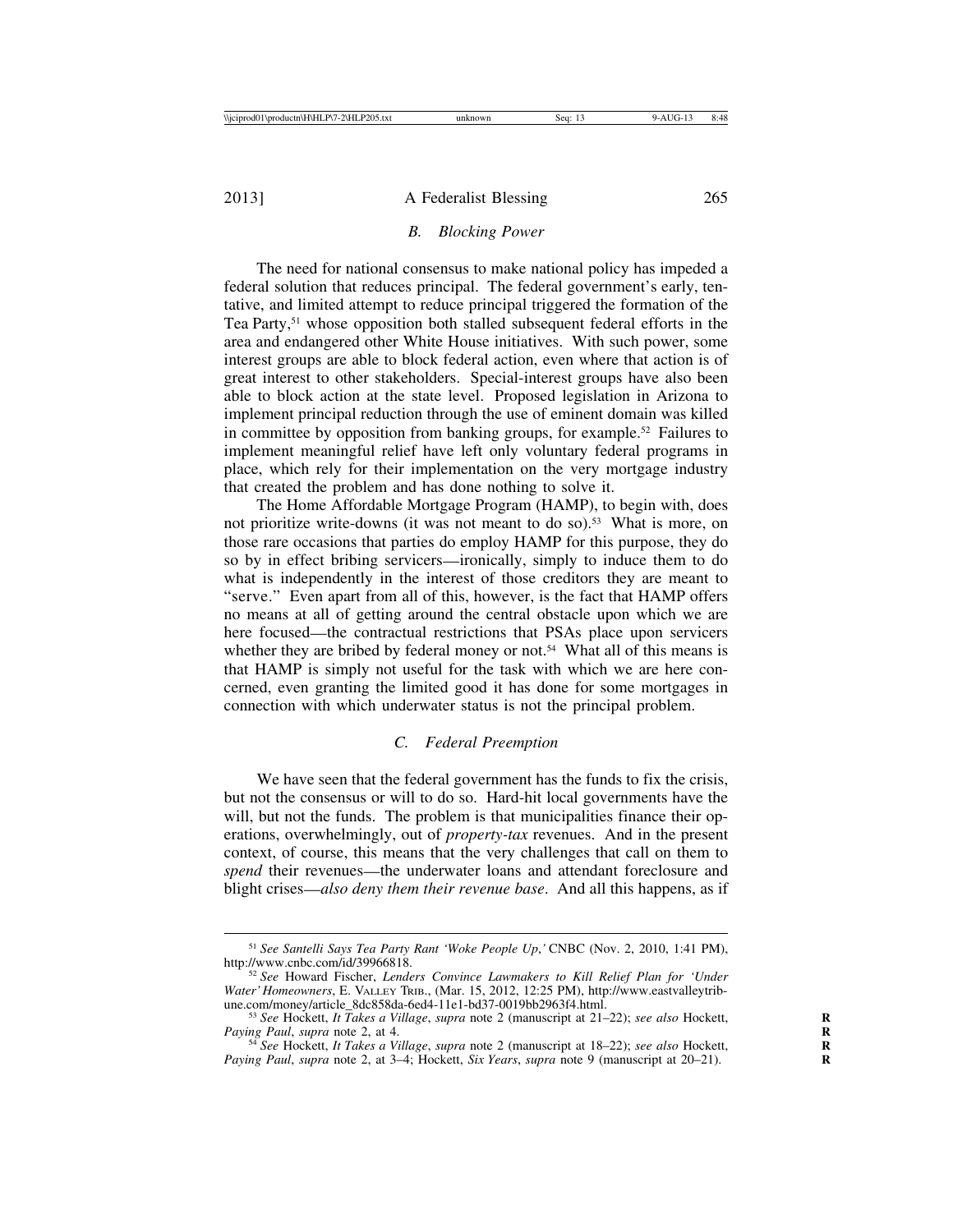to compound the irony, precisely as abatement costs wrought by evictions are apt to rise.

As a result, cities have typically turned to their regulatory powers over real property to try to mitigate the costs of the crisis. These powers are limited, however, particularly by preemption of state laws governing lending and servicing. The nature of the federal system again works against the local governments.55

How, then, can municipalities act? How can it be politically feasible, and how can the cities set policy? How can they do so practically, given that they are even more cash strapped these days than the federal government?

#### IV. SEIZING THE INITIATIVE: THE MUNICIPAL PLAN

From 2008 through 2009, three legal academics, including one of the present authors, separately advocated federal purchases—voluntary and, where necessary, compulsory under eminent domain—of troubled mortgage loans and associated financial assets.<sup>56</sup> By 2010, additional advocates, including a member of Congress, had joined the call.<sup>57</sup> For several reasons, however—one of them probably being the earlier discussed local concentration of the problem—the federal government has yet to act on a scale matching the magnitude of the problem.

Yet cities can act, and doing so is actually quite simple. Under their own eminent domain authority, states and/or their municipalities can purchase underwater mortgage loans out of PLS trusts at fair value, thereby breaking through PSA contract rigidities to do what so many PSAs now prevent current holders (and their fiduciaries) themselves from doing—modifying loans and thus making them payable.<sup>58</sup> Or for homeowners unable to afford even a lower principal balance, the cities can permit a short sale and

<sup>55</sup> *See, e.g.*, LEI DING ET AL., CTR. FOR CMTY. CAPITAL, STATE ANTI-PREDATORY LENDING LAWS: IMPACT AND FEDERAL PREEMPTION PHASE I DESCRIPTIVE ANALYSIS 31 (2009) *available at* http://www.ccc.unc.edu/documents/Phase\_I\_report\_Final\_Oct5,2009\_Clean.pdf (arguing that federal preemption of state anti-predatory-lending laws leads to higher foreclosure rates); Press Release, Fed. Hous. Fin. Agency, FHFA Sues the City of Chicago Over Vacant Buildings Ordinance (Dec. 12, 2011), *available at* http://www.fhfa.gov/webfiles/22832/chicago\_lawsuit\_ 121211.pdf (describing a federal preemption suit against the City of Chicago's action regarding vacant property). <sup>56</sup> *See* Robert C. Hockett, *Bailouts, Buy-ins, and Ballyhoo*, CHALLENGE, Mar./Apr. 2009,

at 36, 51; Howell E. Jackson, Op-Ed., *Build a Better Bailout*, CHRISTIAN SCI. MONITOR (Sept. 25, 2008), http://www.csmonitor.com/Commentary/Opinion/2008/0925/p09s02-coop.html; Lauren E. Willis, *Stabilize Home Mortgage Borrowers, and the Financial System Will Follow* 2–3 (Loyola-LA Legal Studies, Paper No. 2008-28, 2008), *available at* http://papers.ssrn.com/ sol3/papers.cfm?abstract\_id=1273268.<br><sup>57</sup> See ROBERT KUTTNER, A PRESIDENCY IN PERIL 57–58 (2010); Brad Miller, *Un-*

*HAMPered*, NEW REPUBLIC (Feb. 24, 2010), http://www.newrepublic.com/article/unhampered

<sup>#.</sup> <sup>58</sup> *See infra* Parts IV.A–C; *see also* Hockett, *It Takes a Village*, *supra* note 2 (manuscript at **<sup>R</sup>** 28–35); Hockett, *Paying Paul*, *supra* note 2. **R**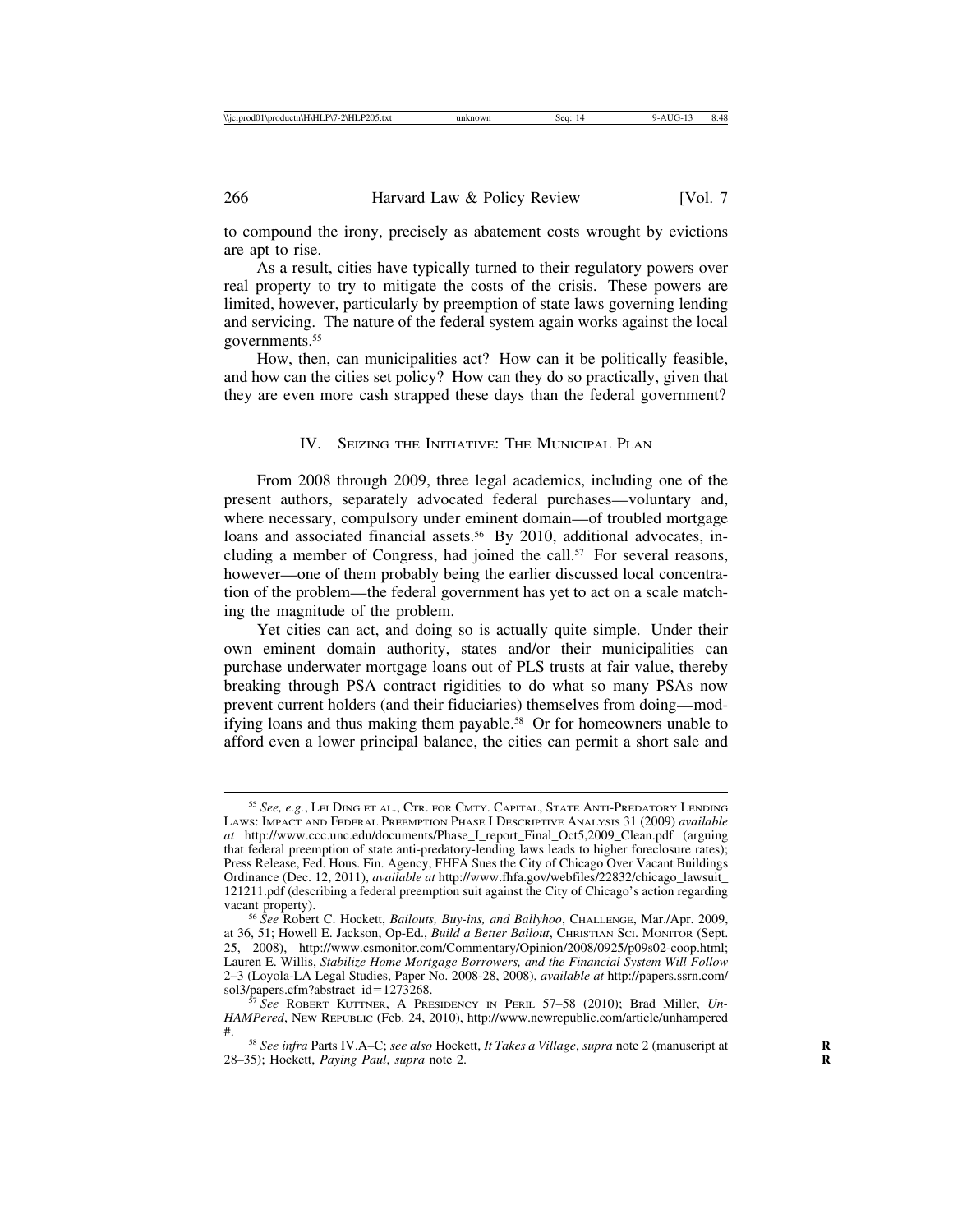rent back with an option to purchase, ensuring the family stays in the home and maintaining the neighborhood's stability.

This would be consistent with the urgings of the ASF, which has called upon the federal government to solve the crisis by purchasing loans out of securitization trusts—something that can occur only through the use of eminent domain, because as noted before, the trusts cannot voluntarily sell the loans under their own PSAs and applicable tax laws:

TARP could purchase individual distressed loans out of MBS trusts, which could give the Treasury Department unlimited discretion to modify those loans. Historically, whole loans have not been sold out of securitization trusts by servicers for a variety of legal, tax, and accounting constraints. The ASF supports, where feasible, facilitating such purchases as part of a broader range of loss mitigation alternatives . . . .<sup>59</sup>

It would also be consistent with the urging of the Securities Industry and Financial Markets Association (SIFMA), whose head publicly urged the federal government to buy loans out of PLS trusts, stating:

Securitization is a critical engine of today's economy, making available additional capital for borrowers. The recent turmoil has stalled large parts of this market and restarting it will help ensure consumers get the loans they need for homes . . . . I am disappointed Treasury is choosing to de-emphasize the asset purchase portion of the TARP program. Based on my experience with the Resolution Trust Corporation, I believe a key ingredient to a strong recovery is the creation of price discovery through some type of transparent purchase program.<sup>60</sup>

It also bears noting that eminent domain authority can be used to address a related problem noted above—one that many have found most intractable. Specifically, entities that use the eminent domain plan can compulsorily purchase second-lien-secured loans as well—or, if preferred, simply the liens that secure them—converting the loans to unsecured consumer debt. Even the prospect that this might be done should bring second lienholders to the table—including such as till now might have been acting as holdouts.

It should be kept in mind in considering the foregoing that the purpose of the program is not to bail out the borrower; the policy analysis does not depend on the morality of the borrower's or the lender's prior actions in taking or making a toxic mortgage loan. The purpose is to save the neighbor, the community, and the city itself from the evils of negative equity. To

<sup>&</sup>lt;sup>59</sup> Deutsch, *supra* note 36, at 9. **R** 60 Press Release, Sec. Indus. & Fin. Mkt. Ass'n, Treasury's De-emphasis of Asset Purchases Through TARP Disappoints, but Securitization Focus Is Welcomed (Nov. 12, 2008), *available at* http://www.sifma.org/news/news.aspx?id=8912.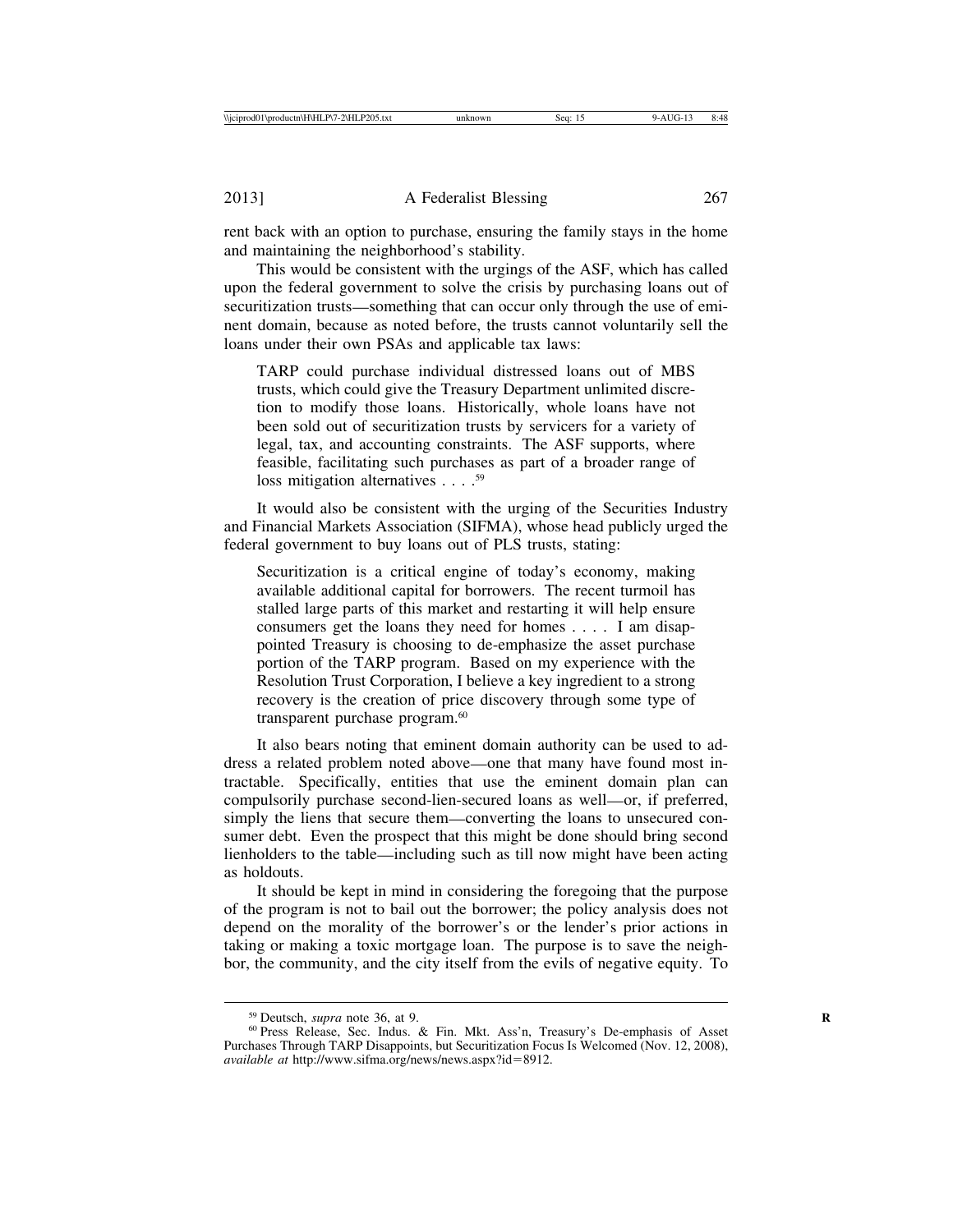adapt the American Action Forum's reasoning, "Ultimately, [local governments have] a choice: Do we continue to insist that the people who made bad bets in the housing market get punished . . . or do we focus on creating policies that have the best chance of ending our economic malaise?"<sup>61</sup>

Each city must examine its own situation and make its own policy. This is consistent with the views of economists who see the need for locally tailored solutions, and it fits with the federal view that the problem is local. Lawrence Summers, former Treasury Secretary under President Clinton and former Economic Advisor to President Obama, has stated: "Surely there is a strong case for experimentation, with principal-reduction strategies at the local level."62 Hal Varian, Chief Economist of Google, stated: "There are two different housing market problems, one due to excess supply the other due to insufficient demand . . . . Given the rather different circumstances of the two housing markets, it makes sense to write down mortgages differently based on local default conditions."63

Moreover, municipalities can tailor this plan to their local circumstances. They can, for example, adapt the plan to underwater condominiums if those constitute part or all of their underwater loan problems, or to duplex or single-family homes if these are the rub. Municipalities adopting the plan can, in other words, do something that FHFA says is desirable in explaining its own reticence about acting on a national scale: "[S]ome mortgage market participants can selectively offer principal forgiveness in cases tailored to their particular circumstances, objectives, and customers."64

Local action is also consistent with a growing movement to try new policy initiatives at the state or local level, including ones different from those pursued at the federal level. For example, many Republican-controlled states are experimenting with lowering taxes, or shifting from income taxes to consumption taxes, counter to federal income-tax increases. Their goal is to try to stimulate growth and be a catalyst for changing federal policy.<sup>65</sup> Successful local action on mortgage loans can be a similar catalyst for action at the federal level.

In addition, local action in California to permit residents to remain in their homes, either as owners with reduced principal or under a short sale and lease-back, would also further California state housing policy. California law makes first-mortgage loans legally or practically nonrecourse with

<sup>&</sup>lt;sup>61</sup> *See* Brannon, *supra* note 44.<br><sup>62</sup> Lawrence Summers, Op-Ed., *How to Stabilize the Housing Market*, WASH. POST (Oct. 24, 2011), http://www.washingtonpost.com/opinions/how-to-stabilize-the-housing-market/20<br>11/10/23/gIQA7lveAM\_story.html.

<sup>&</sup>lt;sup>63</sup> Hal Varian, *Should the Government Encourage Mortgage Principal Write-Downs?*, ECONOMIST (Oct. 27, 2010), http://www.economist.com/economics/by-invitation/guest-contri-

<sup>64</sup> Letter from Edward DeMarco, Acting Dir., Fed. Hous. Fin. Agency, to Tim Johnson, Chairman, Senate Comm. on Banking, Hous. & Urban Affairs, and Richard C. Shelby, Ranking Member, Senate Comm. on Banking, Hous. & Urban Affairs 3 (July 31, 2012), *available*

<sup>&</sup>lt;sup>65</sup> See, e.g., Richard W. Stevenson, *Governors Push Bigger Reliance on Sales Taxes*, N.Y. TIMES, Jan. 25, 2013, at A1.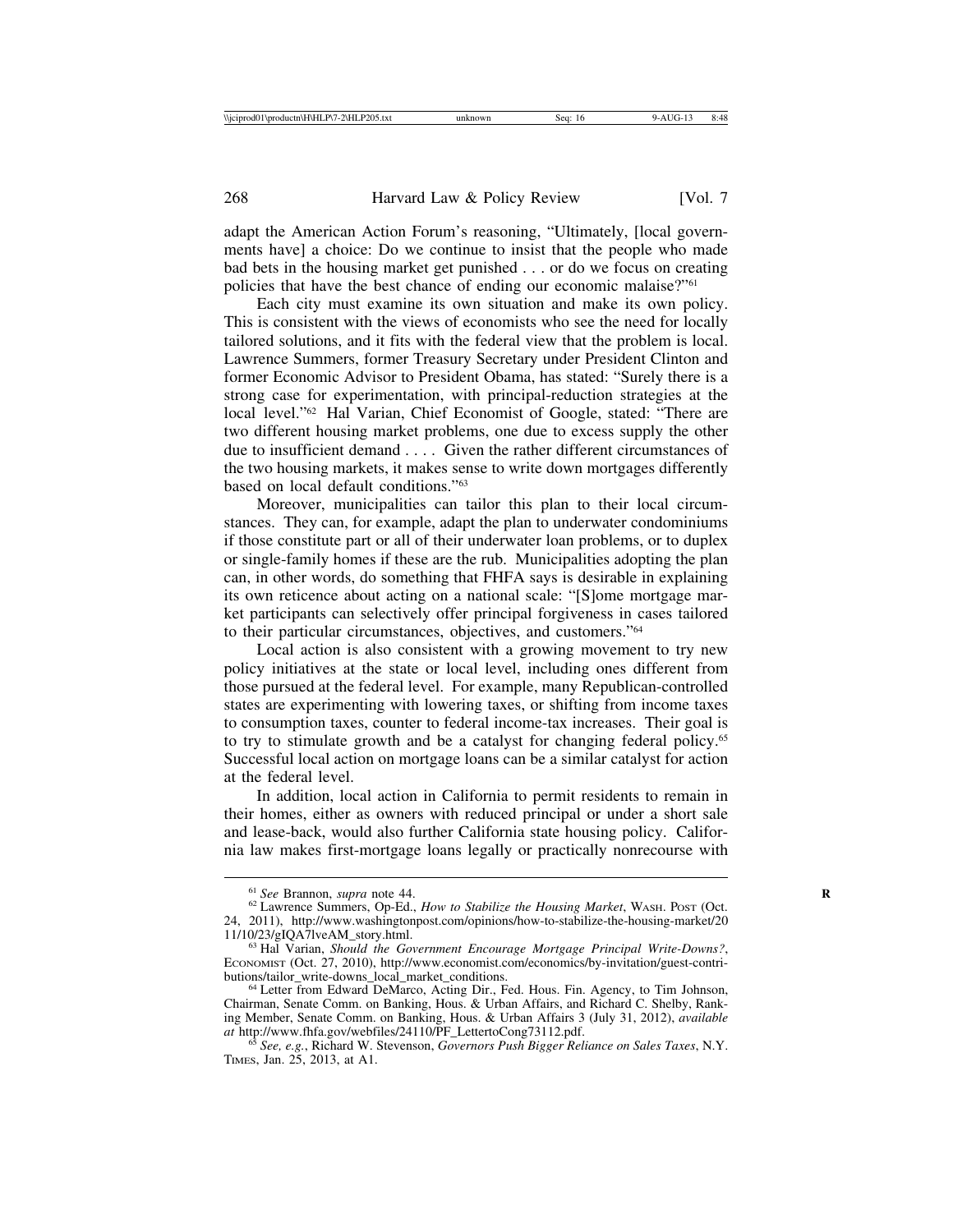the intent that lenders bear the risk of any decline in housing prices that eliminates the borrower's equity. California enacted these overarching state laws after the Great Depression in order to eliminate the moral hazard of banks lending without sufficient underwriting and down payment, and to mitigate the downward spiral caused by borrower debt liability after a property crash.66 Lenders are subject to moral hazard in their actions just as much as borrowers are.

Yet lenders are relentlessly using all available tactics to shift that risk back to underwater borrowers, including shame, guilt, and concerted refusal to deal with (or permit others to deal with) borrowers in subsequent sales or lease-backs of the homes.<sup>67</sup> Lenders refuse to acknowledge that their actions carry moral hazard, and that permitting them to evade the risk that California law places on them creates additional moral hazard. Purchasing the loans for fair value and then permitting the borrowers to remain in their homes ensures that lenders bear the risk that California law assigns to them, and that homeowners receive the benefit of the bargain that they made by taking out a nonrecourse mortgage loan.

The authors suggest that an effective policy requires localities to do the following: (a) target PLS loans, which is the most efficient use of resources and avoids federal preemption issues of dealing with loans under the ownership or conservatorship of the federal government; (b) take action that is not regulation, again in order to avoid preemption; (c) utilize existing legal powers to avoid the blocking power of special interests over new legislation at the state or federal level; (d) purchase local underwater mortgage loans and reduce principal directly, as some states are beginning to do rather than using their limited funds to pay lenders to write down uncollectible principal;68 and (e) use eminent domain to condemn loans from PLS trusts given that the trusts' PSAs do not permit voluntary sales.

Two major questions come immediately to mind. Is it legal to condemn those loans? And is it practical? Fortunately, the answer to both questions is yes.

<sup>66</sup> *See, e.g.*, CAL. CIV. PROC. CODE § 580(b) (West 2007) (mandating nonrecourse purchase money loans); CAL. CIV. PROC. CODE § 726(a) (West 1992) (creating a single action rule that makes other mortgage loans nonrecourse in practical terms); Thomas N. Jacobson, *The Purchase Money Dilemma*, CAL. REAL PROP. J., Spring 2010, at 35, 35.

<sup>&</sup>lt;sup>67</sup> See, e.g., Brent T. White, *Underwater and Not Walking Away: Shame, Fear and the Social Management of the Housing Crisis*, 45 WAKE FOREST L. REV. 971, 997 (2010); Berlin, *supra* note 16 (detailing how banks require home buyers to promise not to rent back to the borrower).

<sup>&</sup>lt;sup>68</sup> See, e.g., Press Release, Ill. Governor's Office, Governor Quinn Announces Public-Private Partnership to Help Keep People in Their Homes (July 15, 2011), *available at* http:// www3.illinois.gov/PressReleases/ShowPressRelease.cfm?SubjectID=3&RecNum=9551 (detailing Illinois efforts to purchase non-PLS loans using Hardest Hit Funds); Michelle Rindels, *Nevada Program Would Buy Underwater Mortgages*, LAS VEGAS REV.-J. (Feb. 9, 2013, 3:45 PM), http://www.reviewjournal.com/news/nevada-legislature/nevada-program-would-buyunderwater-mortgages (detailing similar efforts in Nevada).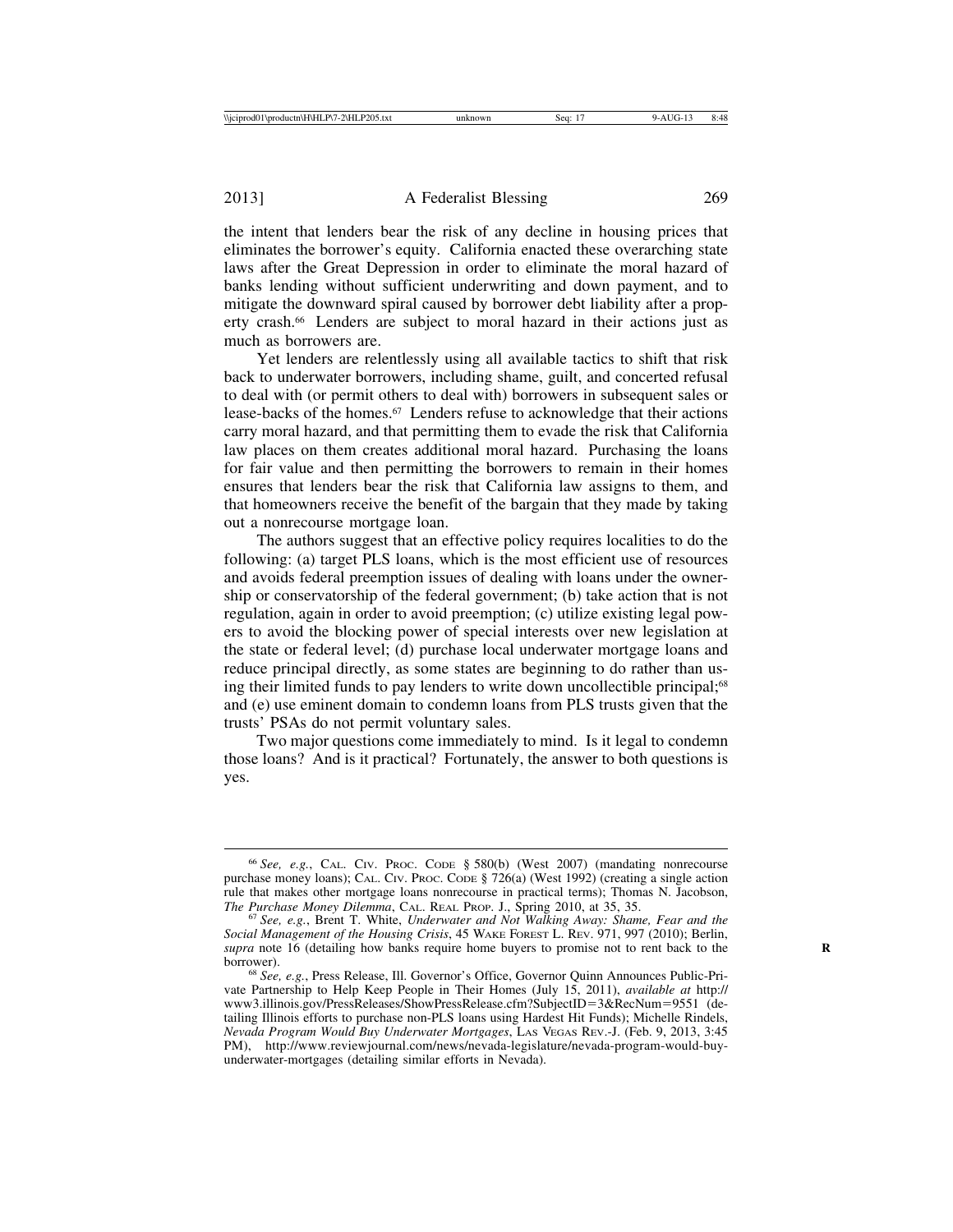# *A. Legality*

A complete legal analysis of the proposed use of eminent domain is beyond the scope of this essay but available in other publications by one of the authors.69 In summary, however, the power of eminent domain applies to all manner of intangible assets. These include bond-tax-exemption covenants,<sup>70</sup> contract rights,<sup>71</sup> insurance policies,<sup>72</sup> corporate equities,<sup>73</sup> businesses as going concerns,<sup>74</sup> hunting rights,<sup>75</sup> rights of way,<sup>76</sup> and sports franchises,<sup>77</sup> among others. The Supreme Court and state courts have even recognized that the power extends to mortgage loans and liens in particular.78

There is no real legal question, then, as to what species of property can be taken under the eminent domain power; for the answer is that the power extends to all forms of property. The only real question in eminent domain cases is whether the authority exercising the power exercises it for a bona fide public purpose and pays fair value for the property. Forestalling and reversing a continuing wave of destructive foreclosures, homelessness, blight, abatement cost rises, revenue loss, essential city service retrenchment, and likely municipal insolvency unsurprisingly constitutes one of the more compelling of eminent domain–justifying public purposes.79 Fair value is, of course, an issue of fact, so questions about value are merely hypothetical until trial (although discussed below). Disagreements about value cannot

- 
- 
- 
- studies/CaseStudyDetail.aspx?StudyID=493 (last visited May 20, 2013).<br>
<sup>71</sup> See, e.g., U.S. Trust Co. of N.Y. v. New Jersey, 431 U.S. 1, 21–26 (1977).<br>
<sup>72</sup> See, e.g., Lynch v. United States, 292 U.S. 571, 577–79 (1934).<br>

<sup>77</sup> *See, e.g.*, City of Oakland v. Oakland Raiders, 646 P.2d 835 (Cal. 1982).<br><sup>78</sup> *See, e.g.*, Louisville Joint Stock Land Bank v. Radford, 295 U.S. 555, 602 (1935) ("If the public interest requires . . . the taking of property of individual mortgagees in order to relieve the necessities of individual mortgagors, resort must be had to proceedings by eminent domain."); W. Fertilizer & Cordage Co. v. City of Alliance, 504 N.W.2d 808, 816 (Neb. 1993) (holding that a mortgagee's lien on real estate is an interest that may be subjected to a taking for a public purpose and, therefore, may be the subject of an eminent-domain proceeding).

*See, e.g.*, Kelo v. City of New London, 545 U.S. 469 (2005). The *Kelo* decision makes for a particularly interesting comparison. There, the U.S. Supreme Court upheld a taking of actual homes at fair-market value from predominantly elderly residents with significant nonmonetizable sentimental attachments to the homes, then conveyed them to Pfizer in the name of a particularly speculative claim that this would economically revitalize the city of New London, Connecticut. What is contemplated here, by contrast, is a taking of underwater mortgage loans with no sentimental significance at truly fair value, in the name of a much more plausible claim that this will, by addressing a market failure, bring value to bondholders, homeowners, and wider communities alike.

<sup>69</sup> *See* Hockett, *It Takes a Village*, *supra* note 2 (manuscript at 36–49); Hockett, *Paying* **R**

<sup>&</sup>lt;sup>70</sup> See CONN. GEN. STAT. §§ 12-242ee–yy (1995). For a description of how this innovative statutory provision, enacted to prevent bond covenants from draining revenues from the fisc of the State of Connecticut, has been used, see *Billions in Tax Revenue Stays in State, Thanks to Squire Sanders*, SQUIRE SANDERS, http://www.squiresanders.com/de/experience/case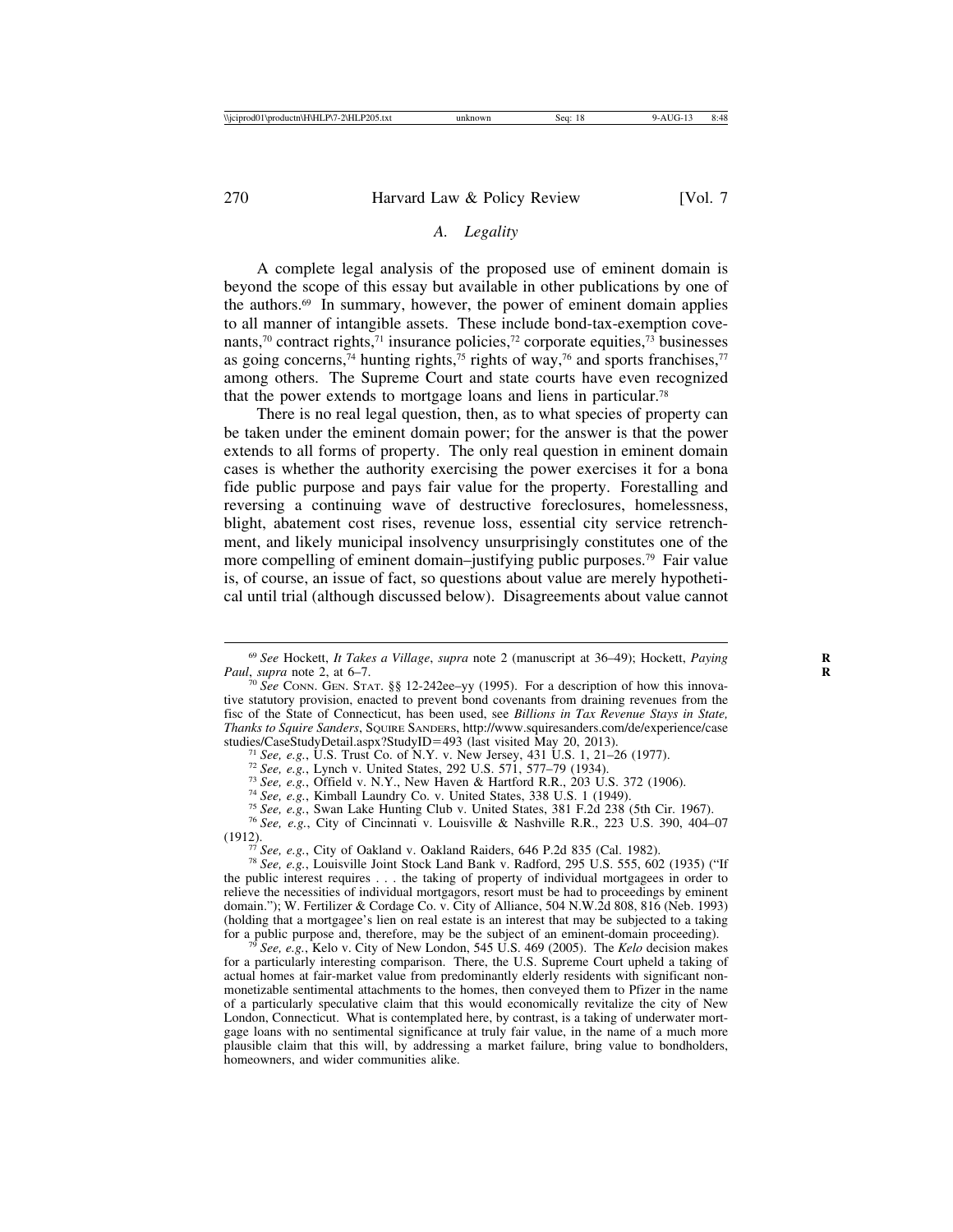invalidate a proposed use of eminent domain, but merely set the stage for the ultimate price in negotiation or litigation.

Opponents of the proposed use of eminent domain (including the ASF and SIFMA, which have changed their tune now that governments actually propose to follow their advice) have commissioned legal memoranda raising issues with the proposal's legal justification. However, both practicing lawyers and legal academics have repeatedly and publicly rebutted these memos.80 In addition, the authors of this essay are in regular conversation with municipal governments across the nation, and none has found any of the opponents' legal arguments to have any merit. Each government must conduct its own analysis, of course, just as it does with the exercise of any of its powers. But none should treat these memoranda as a reason not to consider the program.

## *B. Practicality: Pricing and Purchasing Loans*

The next concern is whether the use of eminent domain is practical given the funding required to purchase loans and the scarcity of local resources. There is a perception that writing down principal costs money. As one economist writes, "A more dramatic and costly policy step, but one with the best odds of ending the housing crash quickly and definitively, would have the government facilitate loan modifications with substantial principal write-downs."81

Fortunately, it is economically practical to implement the program because (a) the losses on underwater loans have already occurred; (b) properly underwritten loan acquisitions and principal reductions can increase the value of the loans, making rather than costing money; and (c) private funding is available to pay for and take the risks of the condemned loans.

*Losses have already occurred*. Underwater mortgage loans are simply financial assets, which financial institutions regularly trade and value. The collapse of housing prices caused losses on the loans; these losses have already occurred, and the markets provide regular evidence of this. For example, the FDIC recently sold a pool of 1100 underwater mortgage loans, of which eighty percent were current and only twenty percent delinquent, for

<sup>80</sup> *See, e.g.*, *The Housing Crisis and Policy Solutions: Should Eminent Domain Be Used to Save Underwater Homeowners?*, Financial Services Panel Series, 112th Cong., (2012) (testimony of Robert Hockett, Professor at Cornell Law School), *available at* http://www.lawschool .cornell.edu/spotlights/upload/Testimony-of-Robert-Hockett-11-September-2012-Third-Round. pdf; David Reiss, Op-Ed., *Eminently Reasonable*, NAT'L L.J., Sept. 24, 2012; Roy Oppenheim, *Eminent Domain: A Foreclosure Fix From the Trenches*, YAHOO! HOMES (July 23, 2012, 5:50 PM). http://homes.vahoo.com/news/eminent-domain-foreclosure-fix-trenches-215000216. PM), http://homes.yahoo.com/news/eminent-domain-foreclosure-fix-trenches-215000216.

 $^{81}$  MARK ZANDI, MOODY'S ANALYTICS, TO SHORE UP THE RECOVERY, HELP HOUSING  $5-6$ (2011), *available at* http://www.economy.com/mark-zandi/documents/To-Shore-Up-the-Recovery-Help-Housing.pdf.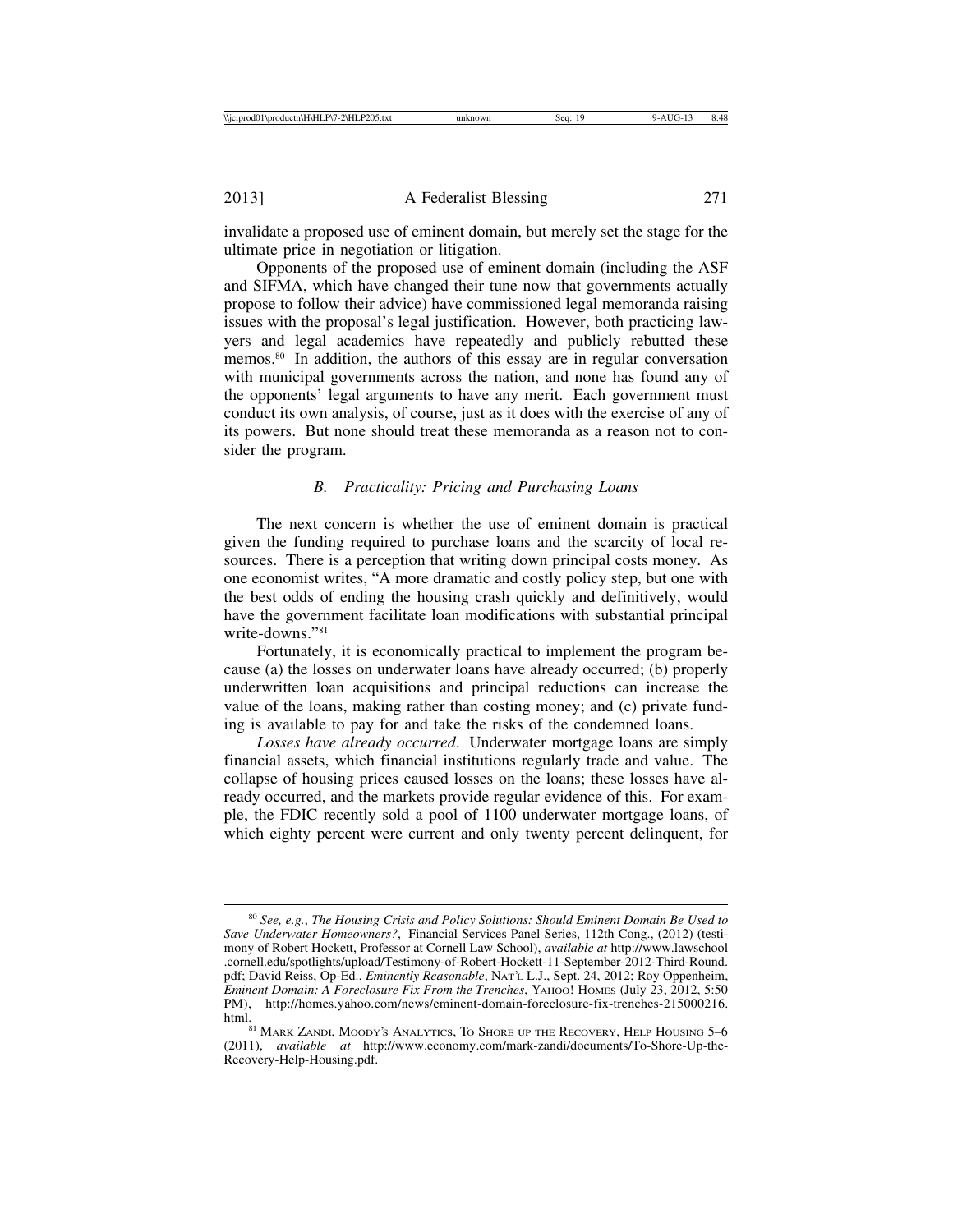forty-three percent of unpaid principal balance.<sup>82</sup> As another example, Fannie Mae publishes the fair value of its investments in PLS securities, which reflect the fair value of the loans within the PLS trusts, and recently carried many of its investments at approximately half of the unpaid principal balance.<sup>83</sup>

The reason for this pricing is clear. The default rates on underwater loans are so high, and the amounts recovered after a default so low, that the expected values of the loans are significantly lower than face value. In a simple example, if a loan has a seventy-five percent chance of default, upon which the holder would collect only twenty percent of face value, and a twenty-five percent chance of collecting 100% of face value, the simple weighted-average value of the loan is only forty percent of face value, similar to the recent FDIC sale.

*Value creation*. Next, reducing principal can actually increase the value of a loan by reducing the likelihood of default. The FHFA has made this very clear in its own analysis of Fannie Mae's and Freddie Mac's portfolios of loans. The FHFA examined what would happen if Fannie and Freddie took every loan in their portfolios that exceeded a loan-to-value ratio of 115% and unilaterally wrote down principal to 115%—without even bothering to underwrite the borrowers.

The result was clear. This unilateral action would reduce Fannie's and Freddie's losses by twenty billion dollars (twenty percent of their loss reserves); if they also underwrote the borrowers, writing down principal to 115% would reduce losses by twenty-eight billion dollars (twenty-eight percent of their loss reserves).<sup>84</sup> Principal reduction works for everyone, including borrowers, lenders, and local communities.

*Funding and risk mitigation*. Here too, a straightforward answer awaits our discovery: private money can finance the purchases and thus spare the public fisc because private investors already buy underwater loans and work them out as an ongoing business. They can provide the capital and services that cities require, helping the cities (a) select and preliminarily value the appropriate underwater loans, (b) secure funding, (c) commence and conduct the legal proceedings pursuant to which eminent-domain authority is actually exercised, (d) restructure the loans once they are purchased, and (e) work with homeowners in connection with the foregoing. Significant legal, financial, and counseling expertise are required if all of these functions are to be discharged effectively. Yet this can all of it be had and be done, as one

<sup>82</sup> David Morrison, *Self-Help FCU Purchases \$141 Million in Mortgages*, CREDIT UNION TIMES (Nov. 13, 2012), http://www.cutimes.com/2012/11/13/self-help-fcu-purchases-141-million-in-mortgages.<br><sup>83</sup> *See* Fed. Nat'l Mortg. Ass'n, Quarterly Report Pursuant to Section 13(d) or

<sup>15(</sup>D) OF THE SECURITIES EXCHANGE ACT OF 1934 FOR THE QUARTERLY PERIOD ENDING JUNE <sup>30</sup>, 2012, at 41 tbl.23 (2012). <sup>84</sup> *See* Letter from Edward J. DeMarco to Elijah E. Cummings, *supra* note 34, at 19 (table **<sup>R</sup>**

of losses and loss mitigation).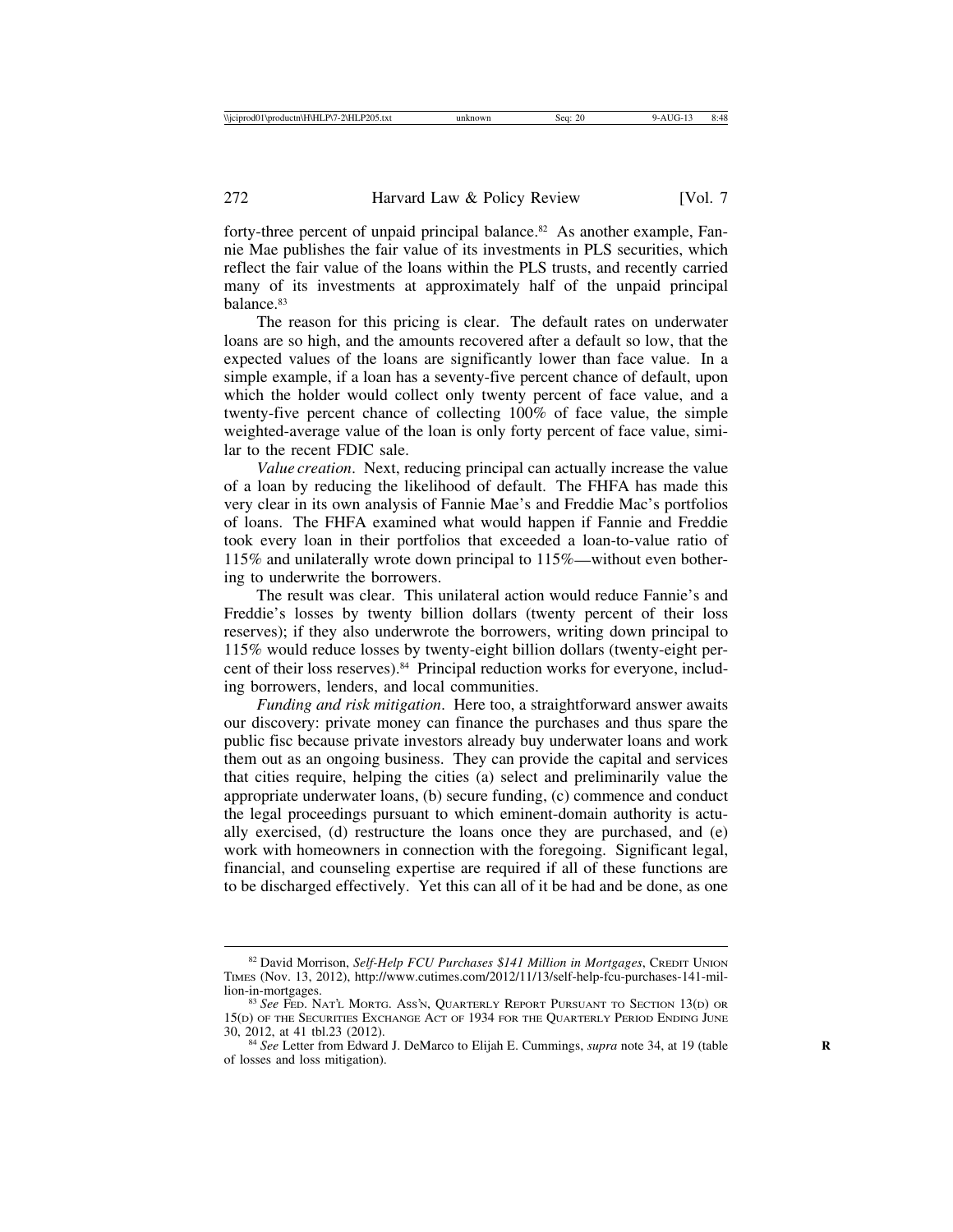of the authors has detailed elsewhere and as municipalities are already demonstrating.85

PSAs now harm the very people they were meant to protect—the bondholders—effectively now working as "suicide pacts." They do this by preventing securities markets from doing what they ordinarily do best repricing assets in light of changed asset values and thereby facilitating efficient sale and transfer. This is precisely where eminent domain enters into our story. It enables municipalities to sidestep, on behalf of private parties, those very market-paralyzing securitization contracts that private parties can't sidestep, then refinance debt so that markets can once again do what they normally do best, which is to price goods efficiently and thereby recoup otherwise lost value. America's hard-hit cities did not sign these suicide pacts, and they are not bound to suffer because of them.

#### *C. Practicality: Market Reaction*

Finally, will there be unintended consequences that make action impractical? Isn't the market recovering on its own? Won't lenders refuse to do business with communities that use eminent domain to acquire these loans?

Although there have been signs of home-price increases nationally, hard-hit localities that suffered such large price declines and have homes with CLTVs in the range of 200% are highly unlikely to escape the negativeequity crisis from price appreciation alone. Multiple factors—including the temporary foreclosure moratoria to ensure proper filing of loan documentation, and the state attorneys' general settlement with mortgage-loan servicers in 2012—have in recent years artificially held distressed-sale properties off of the market.86 As these factors retreat and backlogged inventory returns to an economy with continuing high unemployment, flat to falling incomes, and tight housing credit, prices are unlikely to rise dramatically over a long period, particularly in the local areas with the highest levels of negative equity.87

As for the claims about future credit flows, those who make these claims never explain how averting massive foreclosure costs, raising the expected values of currently default-prone assets, and paying fair value to PLS

<sup>85</sup> *See* Hockett, *It Takes a Village*, *supra* note 2 (manuscript at 28–35); *supra* text accom- **R** panying note 64 (addressing the plan's amenability to multiple variations tailored to specific— even idiosyncratic—local needs and conditions state-by-state or city-by-city).

<sup>&</sup>lt;sup>86</sup> See, e.g., Blomquist, Chasing Shadow Inventory: Sloppy Foreclosures and Unintended *Consequences*, 14 CITYSCAPE: J. POL'Y DEV. & RES. 171, 172–73 (2012), *available at* http:// www.huduser.org/portal/periodicals/cityscpe/vol14num1/Cityscape Mar2012 chasing

shadow.pdf; Brennan, *How The \$25 Billion Foreclosure Settlement Will Really Affect The Housing Market*, FORBES (Feb. 9, 2012, 4:31 PM), http://www.forbes.com/sites/morganbrennan/2012/02/09/how-the-25-billion-foreclosure-settlement-will-really-affect-the-housing-mar-

ket/. <sup>87</sup> *See, e.g.*, Miller, *Tight Credit Is Causing Housing Prices to Rise,* MATRIX (Feb. 6, 2013, 9:18 AM), http://www.millersamuel.com/blog/tight-credit-is-causing-housing-prices-to-rise/2 8275.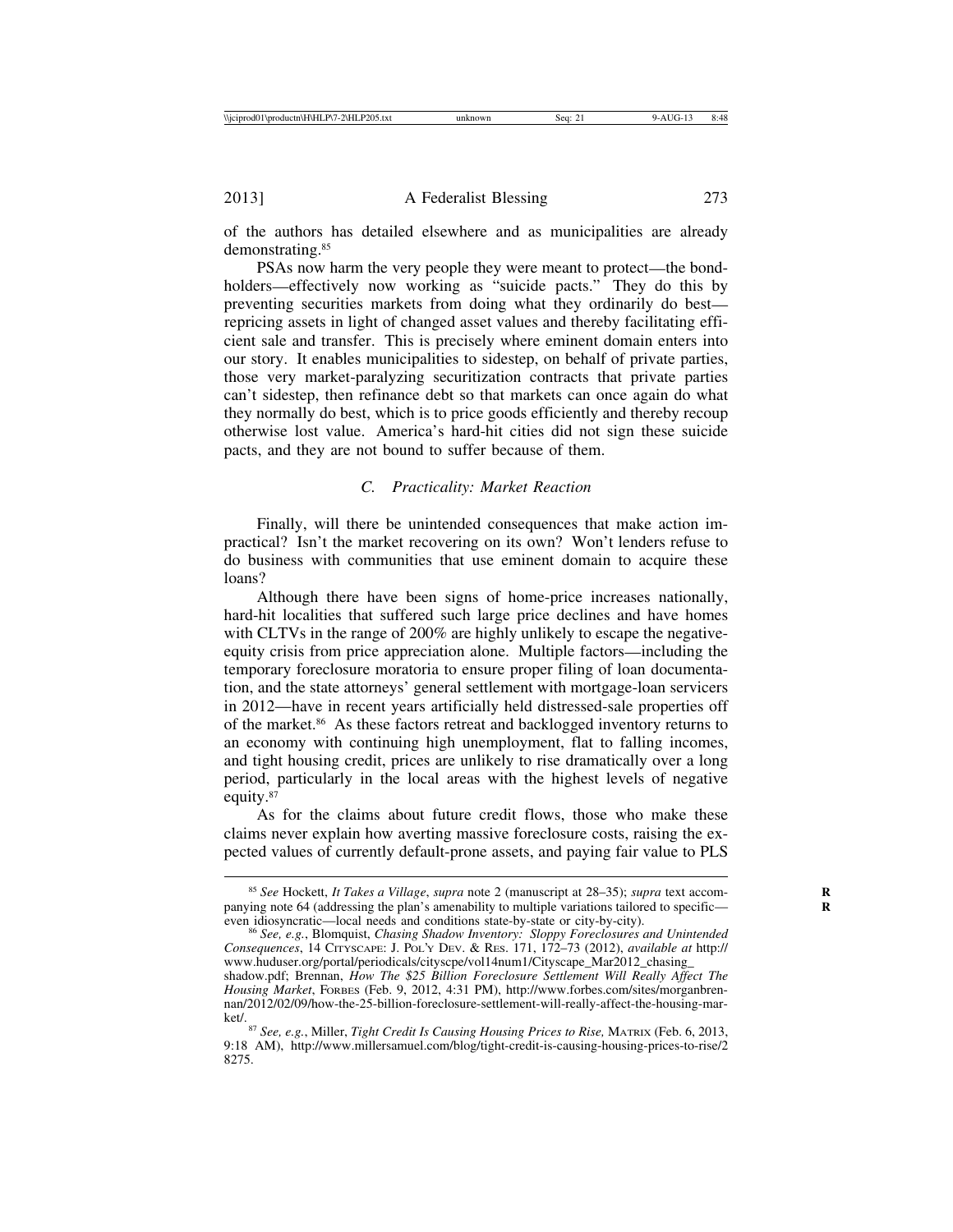trusts that cannot now market these toxic assets can ever truly reduce available capital—especially given that the capital in question flowed *too* abundantly, thanks to predatory subprime lending promoted by the securitization industry, prior to the bust.88 (Indeed, this excess credit just *was* the bubble that brought us the bust—and with it the harm that is now suffered by bilked investors, homeowners, and their communities alike.<sup>89</sup>) The only way in which credit might come to be unhealthily constrained, then, is if securitization industry groups conspiratorially *boycott* municipalities that work to mop up the mess they have left in the wake of the bubble they fueled, as some such groups shockingly have been threatening to  $do.^{90}$ . These threats are not going to succeed in frightening off hard-hit cities, however, which have nothing left to lose after what this industry has already done to them. And the threats invite action, moreover, from the Department of Justice and from regulators under color of antitrust and consumer-credit law. Indeed, officials have already begun turning attention to these acts of would-be extortion.<sup>91</sup> It would be hard to conceive a more broadly supported exercise, post-bubbleand-bust, of prosecutorial and regulatory authority than one invited by securitization industry "redlining" of cities now struggling precisely owing to "reverse redlining" by the boycotters themselves.

In fact, it would be impractical to do nothing and allow the negativeequity crisis to continue. None less than the International Monetary Fund has stated: "It would clearly help restart primary (new issuance) markets if some of the impaired 'legacy securities' could be cleared away . . . . There is still much work to be done in clearing away the legacy assets, and in this regard, public-private sector partnerships . . . are helpful."92 New securitizations have occurred since the proposal to condemn loans first became public. The securitized loans have specifically warned of the risk factor, and have sold without a hitch.<sup>93</sup> Markets are aware of the risk and are pricing it

<sup>88</sup> The housing bubble was after all, like all bubbles, an overabundant credit-fueled assetprice bubble. *See generally* Hockett, *It Takes a Village*, *supra* note 2 (manuscript Parts I–II); Hockett, *Recursive Collective Action Problems*, *supra* note 9. For more on the financial and legal viability of the plan, see, for example, Reiss, *supra* note 80; Christopher Serkin, *Democratic Government and Eminent Domain*, in response to *From* Kelo *With Love: Revisiting* Kelo's Flawed Economics and Vacuous Constitutionalism, ONLINE LIBR. L. & LIBERTY (Nov. 4, 2012), http://libertylawsite.org/liberty-forum/democratic-government-and-eminent-domain/.

<sup>&</sup>lt;sup>89</sup> For further discussions, see again the observations adduced *supra*, note 85.<br><sup>90</sup> Steven Gluckstern, *In Response to SIFMA's Announcement*, MORTGAGE RESOL. PART-

NERS, http://mortgageresolutionpartners.com/in-response-to-sifmas-announcement (last visited May 21, 2013).<br><sup>91</sup> *See, e.g.*, Press Release, Office of Lieutenant Governor of Cal., Lt. Gov. Gavin New-

som Sends Letter to US Attorney General Holder and Antitrust Division (Sept. 10, 2012), *available at* http://ltg.ca.gov/news.2012.09.10\_USDOJ\_Letter.html; Press Release, Office of Lieutenant Governor of Cal., Lt. Gov. Gavin Newsom: Local Governments Should Have Freedom to Explore Options to Address Mortgage Crisis (July 27, 2012), *available at* http://www.

<sup>&</sup>lt;sup>92</sup> See INT'L MONETARY FUND, GLOBAL FINANCIAL STABILITY REPORT: NAVIGATING THE FINANCIAL CHALLENGES AHEAD 93, 109 (2009).

<sup>&</sup>lt;sup>93</sup> See SEC Filing, Prospectus Supplement: Sequoia Mortgage Trust 2012-4 (Sept. 20, 2012), *available at* http://www.sec.gov/Archives/edgar/data/1176320/000114420412052666/v 744346\_424b5.htm. The Sequoia transaction is expected to be oversubscribed. *See* Jon Prior,